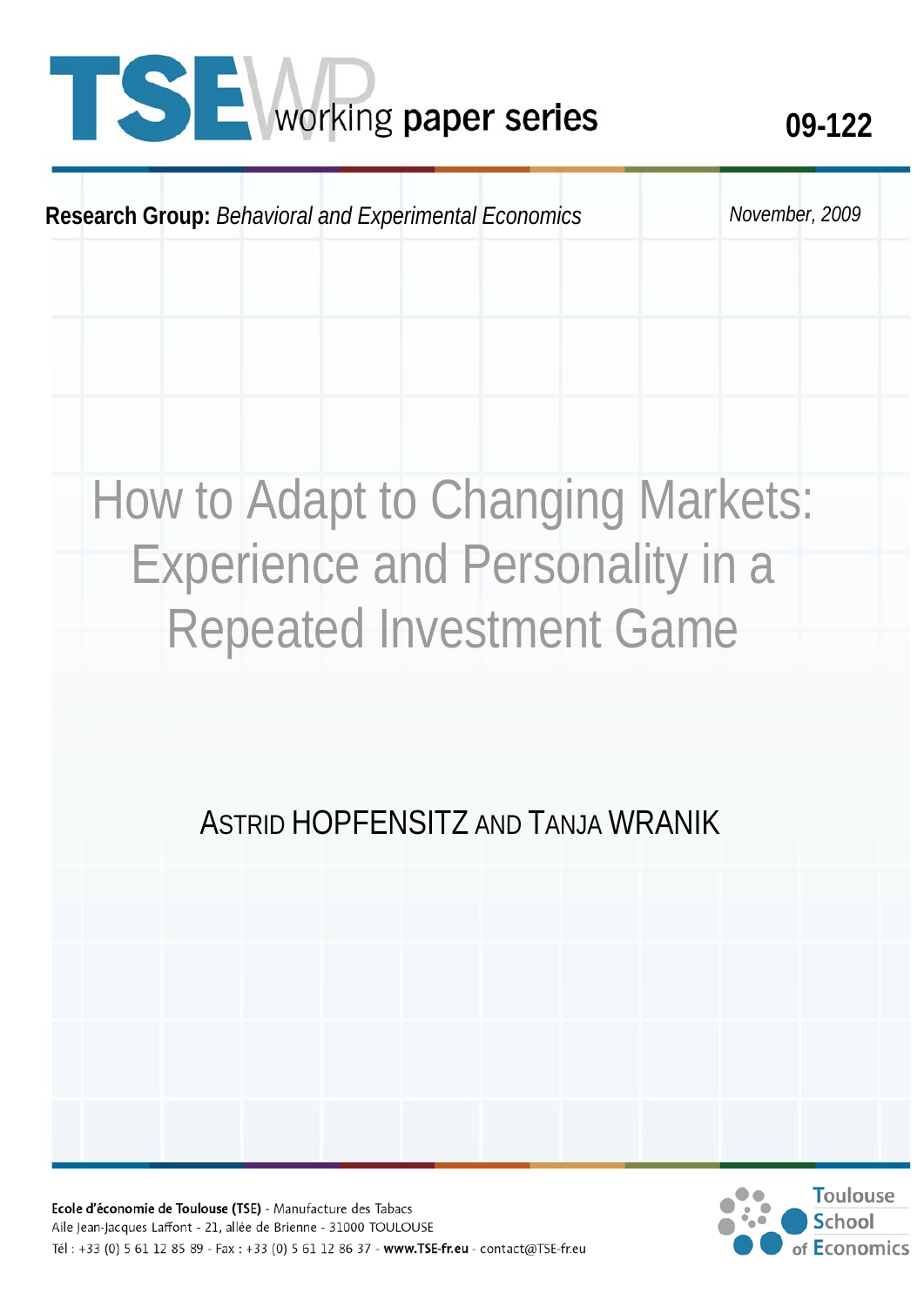#### HOW TO ADAPT TO CHANGING MARKETS:

#### EXPERIENCE AND PERSONALITY IN A REPEATED INVESTMENT GAME

**Astrid Hopfensitz Tanja Wranik**  Toulouse School of Economics Department of Psychology University of Toulouse 1 University of Geneva France Switzerland Astrid.Hopfensitz@univ-tlse1.fr Tanja.Wranik@unige.ch

NOVEMBER 2009

#### ABSTRACT:

Investment behavior is traditionally investigated with the assumption that it is on average advantageous to invest. However, this may not always be the case. In this paper, we experimentally studied investment choices made by students and financial professionals facing alternately an advantageous and disadvantageous environment in a multi-round investment game.

Expected returns from investment in the advantageous environment were higher than a safe alternative, while expected returns were lower in the disadvantageous environment.

We investigate how experience and personality are related to choices. Investment behavior does not differ dependent on expected returns and professionals do not significantly differ from students. Personality predicts behavior and in particular we observe that openness to experience was an asset in unfavorable markets, leading to reduced risk taking.

*JEL:* D14, D53, D81, G11, C91, C93

\_\_\_\_\_\_\_\_\_\_\_\_\_\_\_\_\_\_\_\_\_\_\_\_\_\_\_\_\_\_\_\_\_\_\_\_\_\_\_\_\_\_\_\_\_\_\_\_\_\_\_\_\_\_\_\_\_\_\_\_\_\_\_\_\_\_\_\_\_\_\_\_

<sup>\*</sup> We would like to thank Michel Odehnal and Stephane Peysson for help with programming the experimental interface and Marina Bianchi-Galanti and Cristina Rivera for the excellent help running the experiments. Financial support through a NETSPAR research grant awarded to Astrid Hopfensitz and Tanja Wranik is gratefully acknowledged. This is an interdisciplinary project between economics and psychology, and both authors contributed equally to the research.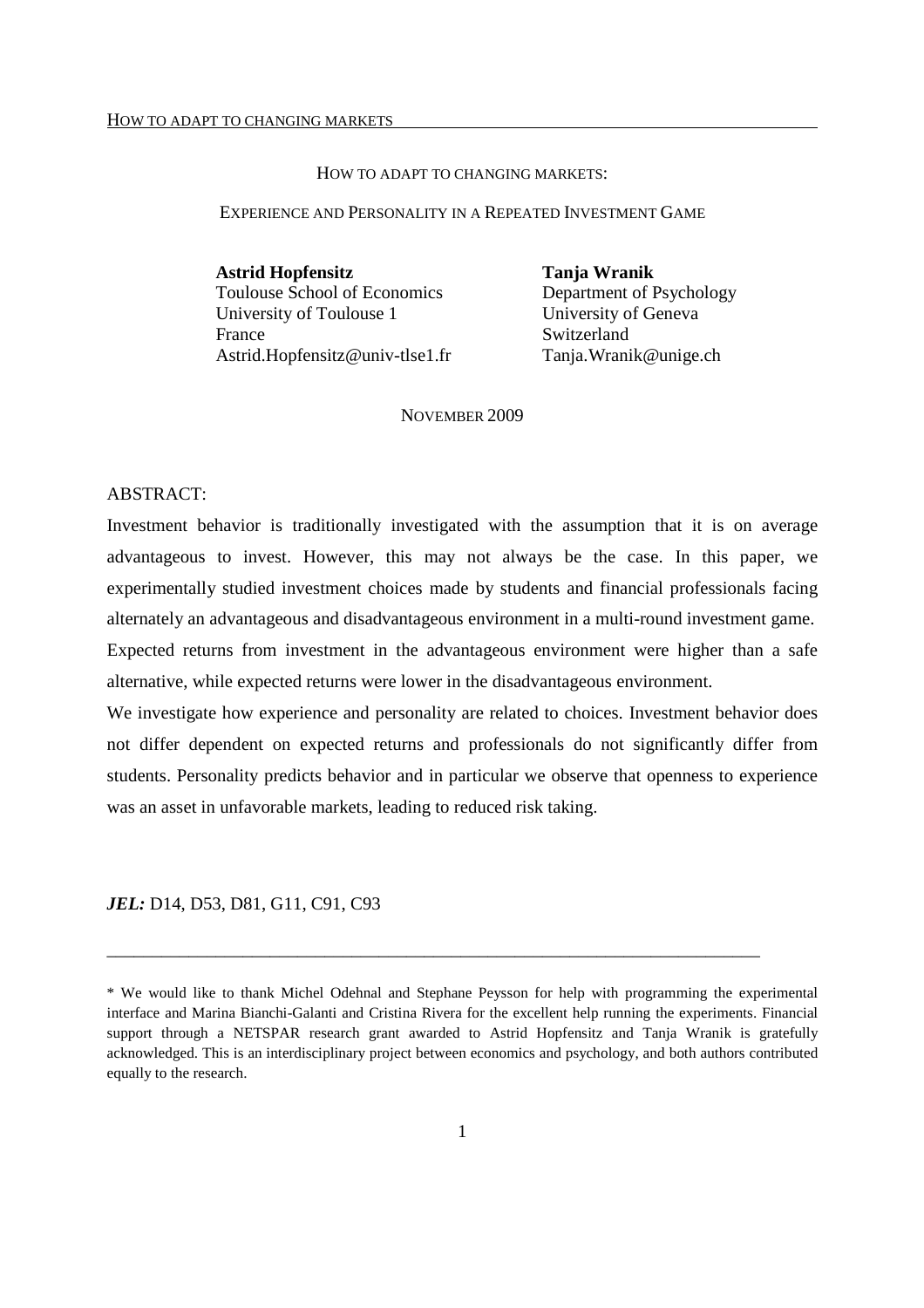#### **Introduction**

-

A large body of research in economics and finance has focused on understanding risk taking behaviors in financial markets. Much of this research has been motivated by the observation that stocks have significantly higher average long term returns that bonds (Mehra and Prescott,  $1985$ )<sup>1</sup> and that investment in bonds is higher than reasonable levels of risk aversion would predict. Thus, a major research question is to understand why investment in stocks is not higher. Accordingly, most experimental studies in this area have been constructed such that investment decisions are made between "risky" and "safe" projects, where returns from the risky project(s) are on average higher than returns from the safe project(s).

In real life, the observation that returns from stocks are higher than returns from bonds are long term averages, and obviously investment in stocks might be more or less advantageous during certain periods compared to others. Unfortunately, there has so far been little research to examine how investors react during unfavorable or changing market periods. Since generally people are observed to be risk averse (Holt and Laury, 2002) almost no investment would be predicted in an environment where expected returns from a risky option are lower than from a safe option. And consequently unfavorable investment tasks have so far been little studied by economists. Meanwhile psychologists have developed the "Iowa Gambling Task", which represents a gambling situation where a risky option gives high returns but has a lower expected value than a safe option. This task has been used with emotionally impaired brain patients to confirm that lack of emotional competence can lead to long term disadvantageous investment decisions (Bechara et al., 1997)<sup>2</sup>. Normal controls are able to distinguish between the two tasks. While this indicates that people are able to identify the situation giving them higher returns in expected terms it gives no indication of how people react if their only option is either an advantageous or disadvantageous investment option. The aim of our study is to understand how investor reactions and behaviors differ in advantageous and disadvantageous market conditions and how these are related to both experience and personality.

<sup>&</sup>lt;sup>1</sup> Specifically: "Over the ninety-year period 1889-1978 the average real annual yield on the Standard and Poor 500 Index was seven percent, while the average yield on short-term debt was less than one percent".<br><sup>2</sup> However, such petients also invest more than controls in situations where investment is adve

However, such patients also invest more than controls in situations where investment is advantageous (Shiv et al, 2005a/2005b). Thus a lack of emotions generally leads to more risk taking and gambling, independent of whether the participant is in a good or a bad market condition.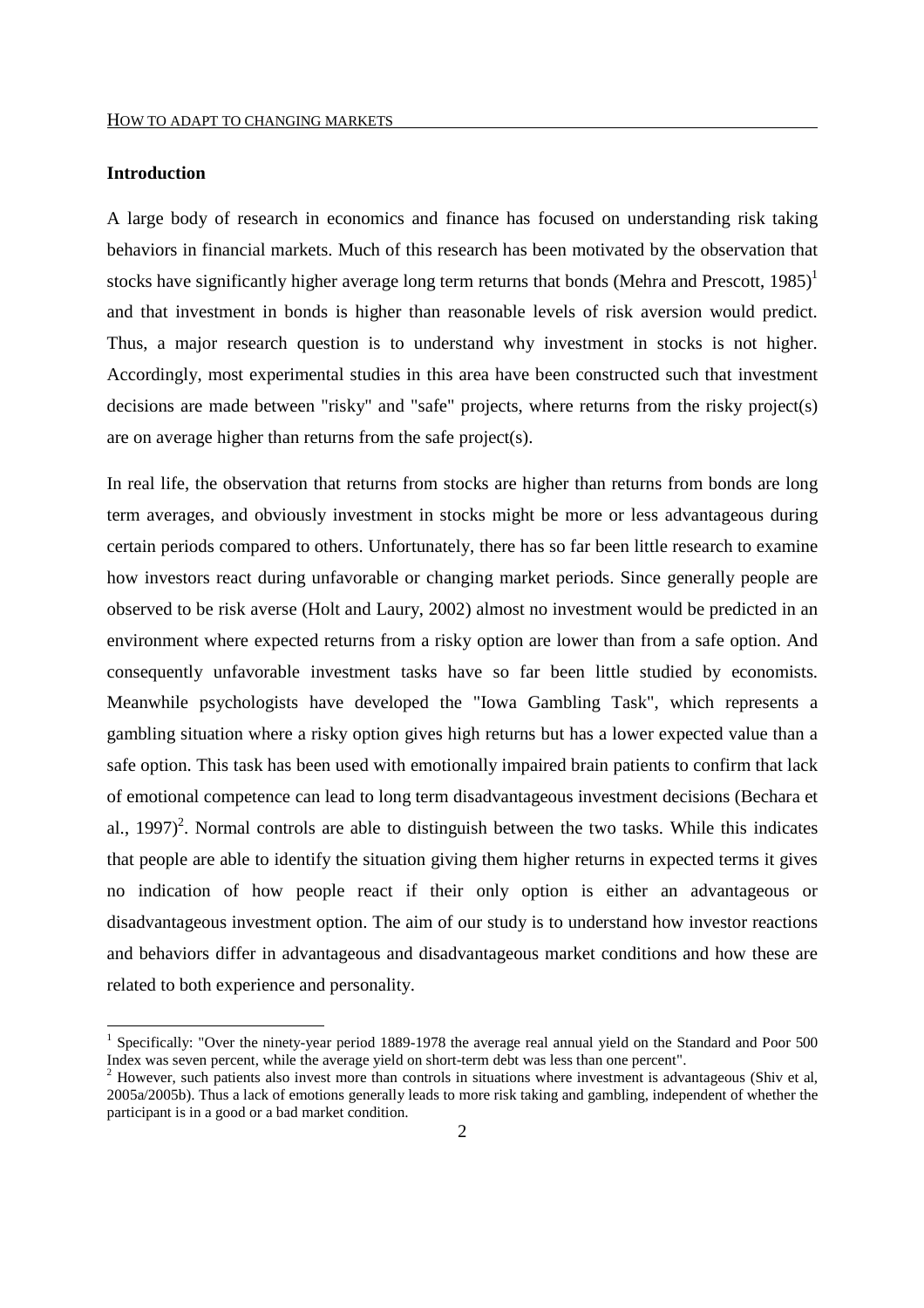

**Figure 1: Sessions of the experiment. Note that for students the questionnaire session took place about one week before the investment session. For professionals the questionnaire session followed immediately the investment session.** 

We present results from an economic experiment investigating behaviors when market conditions change. Specifically, we compare behaviors of naive investors (i.e. students) with experienced investors (i.e. professionals of the financial industry). Previous research has shown that professionals often show the same biases as naive investors, and also that professionals can sometimes have stronger biases than non-professionals (Haigh and List, 2005). Clearly, there are many reasons (training, experience, etc.) why professionals might react differently from students (e.g. Burns, 1985, Potters and van Winden, 2000). Another important reason might be selfselection of people with specific personality profiles into certain professions. Such self selection has been observed for entrepreneurs (Brandstaetter, 1997) and financial traders (Lo et al., 2005). When comparing behavior between experienced and inexperienced investors, we therefore also took into account their specific personality profile. Consequently, we will explore the relationship between experience, personality, and investment behavior in two market conditions: one of which is 'advantageous' the other 'disadvantageous'.

#### **1 Methods and Predictions**

In this paper, we present an experiment in which students and finance professionals participated in a repeated investment game. The game consisted of two years of 15 rounds each. In one year investment was advantageous, and in the second year investment was disadvantageous. In addition to investment behavior, we also report a number of personality traits that were measured in a separate session (see Figure 1).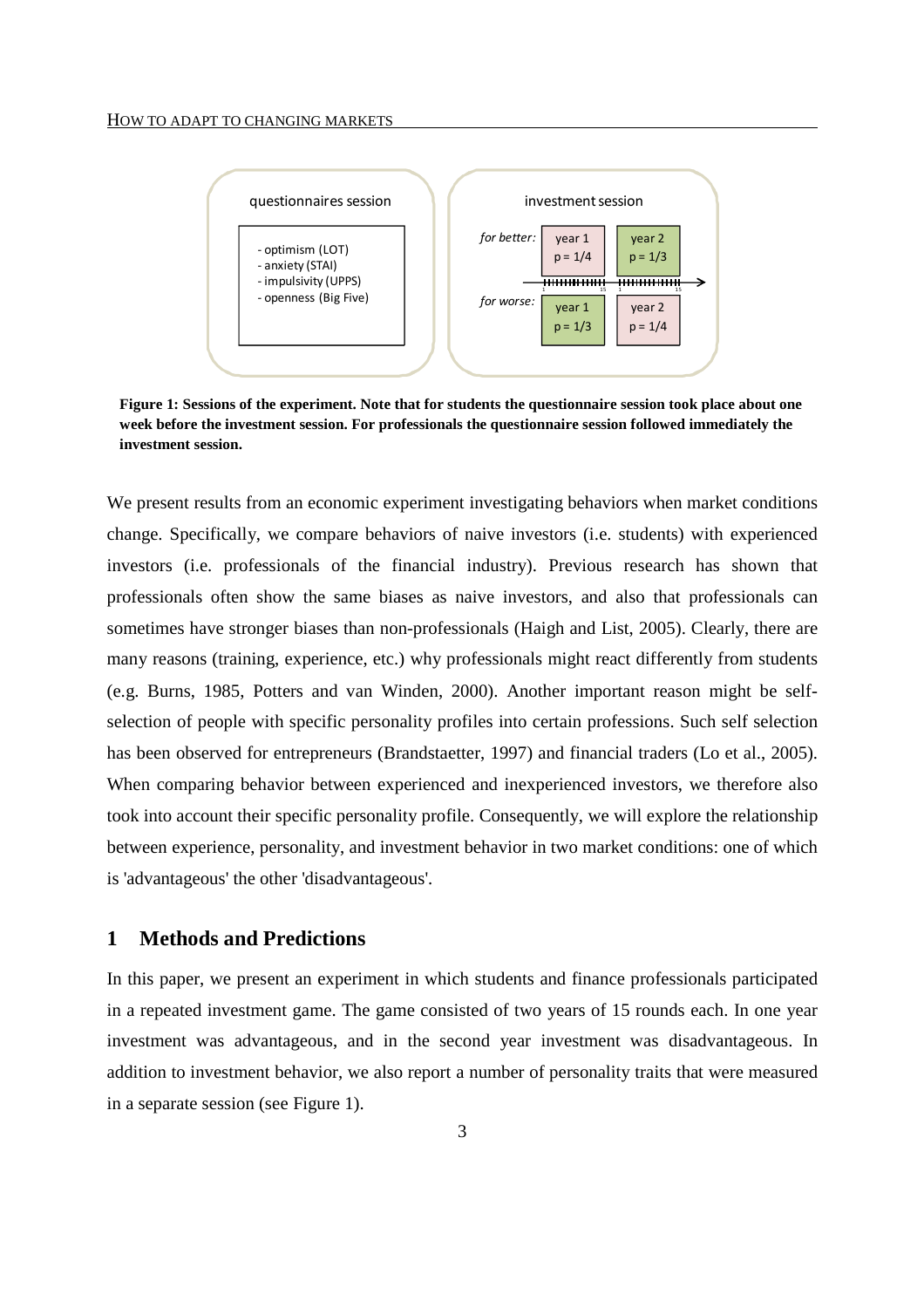The investment task is based on the type of repeated investment task generally used to study myopic loss aversion (Gneezy and Potters, 1997; Thaler et al., 1997; Bellmare et al., 2005). In this task, participants repeatedly make decisions concerning the allocation of points into two projects. In our case, participants received 100 points each period, which they could use for investment. Note that previous earnings could not be used for investment, and that therefore the available budget stayed constant throughout the task. Participants could chose to invest their budget into a "safe" project, in which each point invested was simply added to the cumulative earnings, or a "risky" project. The risky project was a project in which the participant had a probability *p* of receiving the invested amount multiplied by 2.5 plus the initial investment*,* and a probability (1-*p*) that the amount invested into the project during the round would be lost. In past studies the probability of winning was set to  $p = 1/3$ , which meant that investment was on average advantageous ( $EV = 1.17$ ) since it was larger than returns from the safe project ( $EV = 1$ ).

In our study, participants had to make investment decisions in two different market conditions. The risky option in the first market had a probability of winning of  $p = 1/3$ , and in the second market a probability of winning of  $p = 1/4$ . We will call the year with a probability of  $p = 1/3$  the "good year" since investment was on average advantageous ( $EV = 1.17$ ). In contrast, investment in the year with  $p = 1/4$  was in expected terms disadvantageous (EV = 0.875), and we will refer to it as a "bad year". The first treatment variable was the order in which the participant entered into the good versus the bad year (see Figure 1: 'for better' and 'for worse').

To control for personality differences, participants also filled out a number of standardized personality scales during a second session. Variables of interest included trait optimism, trait anxiety, impulsivity, and openness to experience. Trait optimism was measured with the 10-item LOT-R (Carver and Scheier, 2001), which includes four filler items, three positively-worded items, and three reverse-coded items. Respondents indicate their degree of agreement with statements such as, "In uncertain times, I usually expect the best," using a five-point response scale ranging from "strongly disagree" to "strongly agree." Negatively-worded items are reversed, and a single score is obtained indicating the degree of optimism. Anxiety was measured with the 20-item STAI-Trait questionnaire (Spielberger, 1972). This instrument assesses the relative frequency of general nervousness or anxiousness in different contexts, and participants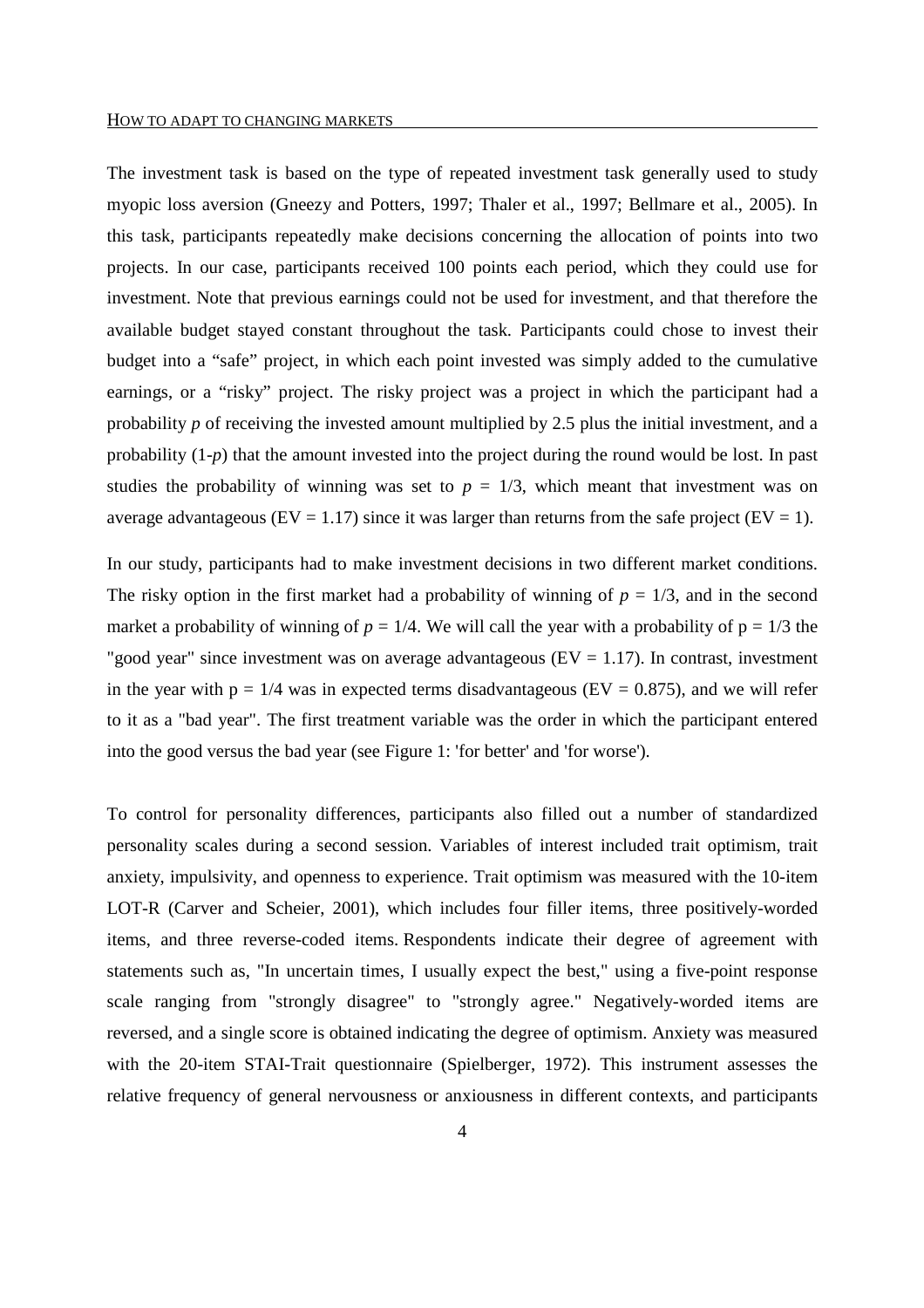rate the relatively frequency with which they engage in the described behavior on a four point scale (1 = almost never;  $4 =$  almost always). General personality was measured using the Big Five Personality Inventory (BFI) developed by John and Srivastava (1999). The "Big Five" are broad categories of personality traits thought to be the most parsimonious in describing interindividual variation in behavioral propensities. The BFI includes items pertaining to Extraversion (e.g., talkative, energetic), Agreeableness (e.g., kind, warm), Conscientiousness (e.g., efficient, organized), Neuroticism (e.g., moody, touchy), and Openness to Experience (e.g., imaginative, complex). The 44-items are presented as a series of affirmations, and participants are asked to indicate the extent to which they agree or disagree with them, using a 1 (disagree strongly) to 5 (agree strongly) response format. For this study we only examined Openness to Experience. Finally, we measured impulsivity using the UPPS Impulsive Behavior scale (Whiteside and Lynam, 2001). This instrument measures four distinct traits related to impulsivity: (a) lack of premeditation; (b) urgency; (c) sensation-seeking; and (d) lack of perseverance. The 45 items are presented as a series of affirmations, and participants are asked to indicate the extent to which they agree or disagree with them, using a 1 (agree strongly) to 4 (disagree strongly) response format.

#### **1.1 Procedures**

The experiment was conducted in Spring 2009 at the University of Geneva, Switzerland. Student participants were recruited by announcements promising a monetary reward and were asked to sign up for two one-hour sessions. The first was a questionnaire session; the second was the experimental session in which participants completed the investment task. Professionals were invited by their human resources (HR) manager per e-mail (see Appendix B). For them, monetary rewards were not explicitly mentioned in the invitation, and they accepted in order to help the research of the HR manager who invited them. For practical reasons, professionals were only required to come to the University laboratory once, and to complete both sessions on the same day. To avoid carry over effects from the personality questionnaires, professionals first participated in the experimental session and then filled out the personality questionnaires. Both students and professionals were paid their earnings from the investment task at the end. Average earnings for students were around 31.3 CHF (approx. 27 USD) and for professionals 58.9 CHF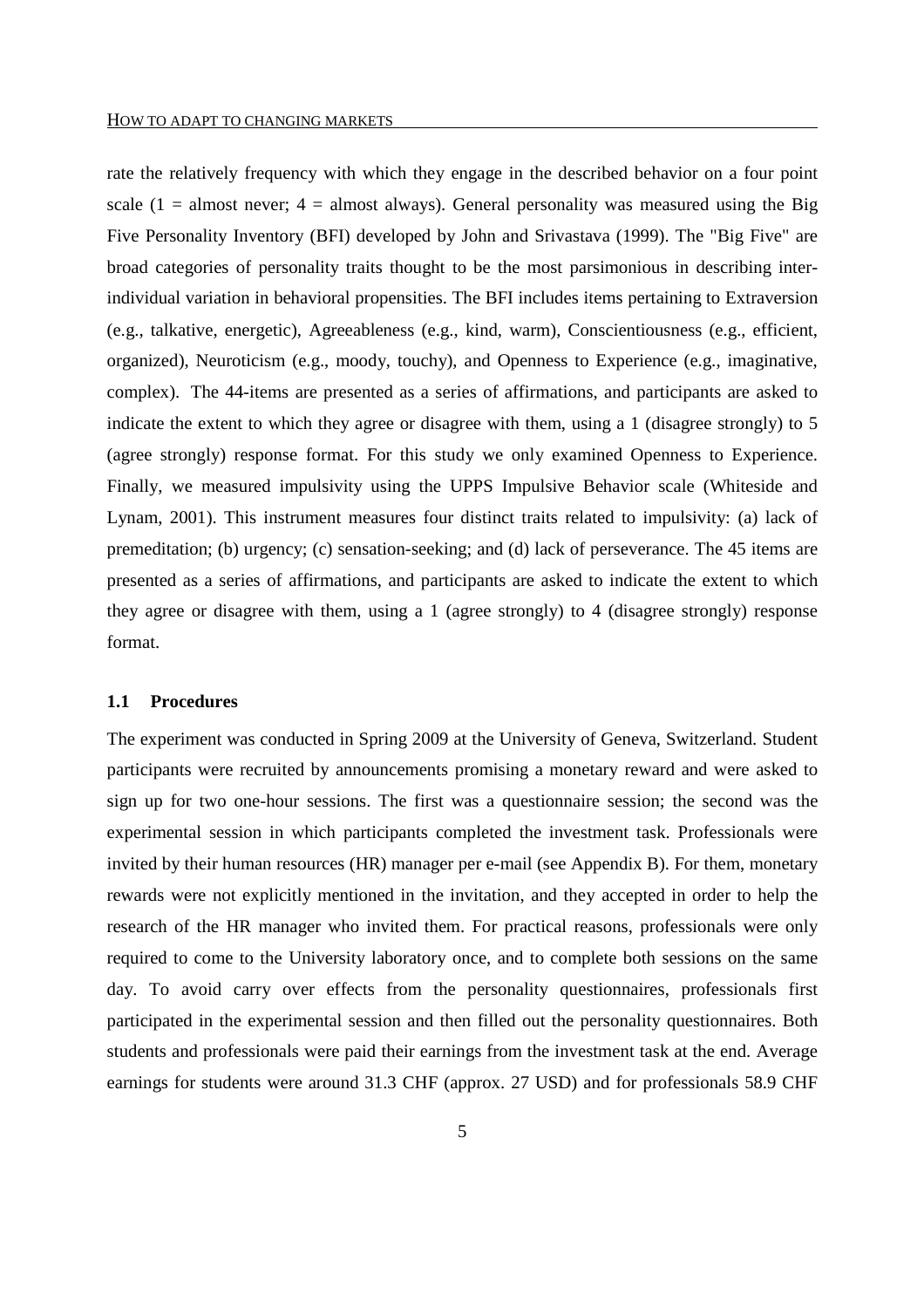(approx. 52 USD). In total, 31 professionals (22 men, 9 women; mean age 43.9, std. dev. 9.25) and 46 students (25 men, 21 women; mean age 27.0, std. dev. 8.02) participated in the study.

Professionals came from a small private bank in Switzerland. The bank employs around 100 people in four different locations in Switzerland. The areas of expertise are: private banking, institutional asset management, fund administration and services for independent asset managers. The aim of the bank is to "apply advanced financial techniques to client service, to protect their assets from the hazards of speculation, and to ensure regular returns over the medium and long term". The size of the bank requires small teams to work in close liaison with the asset managers. The proximity also allows them to share information with respect to financial markets and sectors of particular interest. The 31 professionals participating in the experiment came from various sites of the bank. They also represent a variety of nationalities: the majority was born in Switzerland, but also three Italians, one Spanish, one German, one Swedish, two Japanese, and one Canadian participated. The professional's education background included: practical banking training completed by theoretical courses (5 participants), commercial diploma (8 participants), and university graduates in political economy, economics, mathematics, engineering and econometrics. The average length of service in the same bank was 11 years for women and 9 years for men. Table I summarizes areas of responsibility of participants. The majority of participants are asset and relationship managers. The 20 professionals that fall into this category manage assets from 50 to 250 millions CHF. Dependent on the agreement with the client this work can consist in either managing a portfolio under a management mandate (i.e. for a given 'risk level') or deciding on investment together with the client when no mandate is given.<sup>3</sup> A further 9 participants are financial analysts that have no direct client contact however are responsible for providing recommendations and analysis to the asset managers.

#### **Table I: Area of responsibility of professionals**

-

|                                                 |        | Female | Male | Total |
|-------------------------------------------------|--------|--------|------|-------|
|                                                 | senior |        |      |       |
| Asset and relationship managers                 | junior |        |      |       |
| Financial analyst and investment funds managers |        |        |      |       |
| Trader                                          |        |        |      |       |
| Chief financial officer                         |        |        |      |       |

 $3$  According to the banks' annual report in 2008 around 815 million CHF were held in funds under own management and about 1462 million CHF were under portfolio management mandate.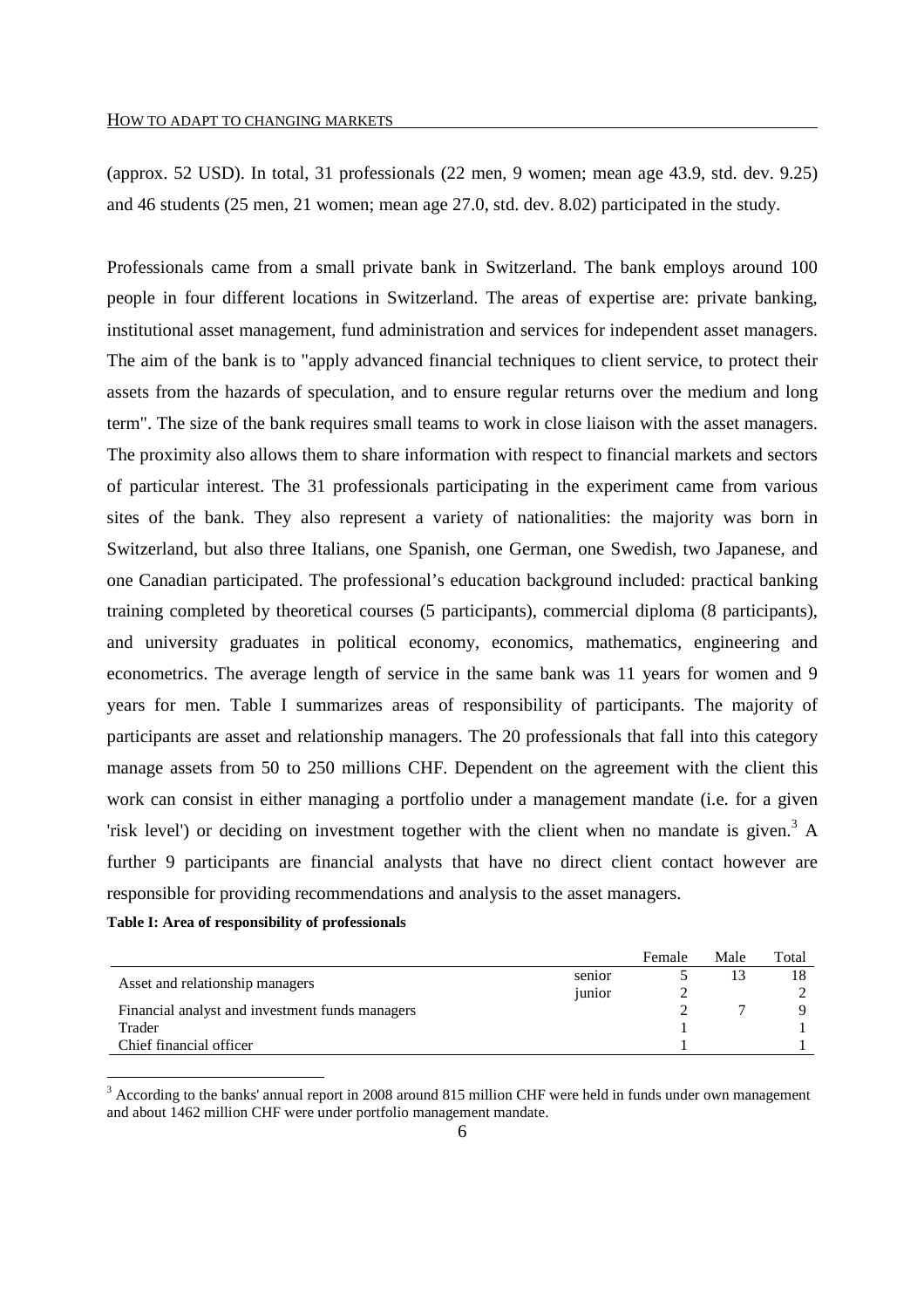#### HOW TO ADAPT TO CHANGING MARKETS

Even though the order of the two sessions varied for professionals and students, the same protocol was applied for each of the two sessions. At the beginning of the questionnaire session, participants were informed that they would have to fill out a number of questionnaires concerning their personality. It took participants between 40 to 60 minutes to answer all the questionnaires. At the beginning of the investment task, participants were informed that they would participate in an investment game in which they could earn points that would be converted to real money at a specified exchange rate at the end of the session. Students received 30 CHF<sup>4</sup> and professionals 60 CHF (equivalent to 3000 points) as initial capital and were handed the money in envelopes<sup>5</sup>.

This money was the capital that could be used for investment in the two years of 15 rounds each. In each round, participants made decisions concerning 100 points from their initial capital. Points had to be distributed between two projects: a safe project and a risky project. In one of the two years the risky project had an expected value higher than the safe project in the other year the value was lower. Specifically in 'good' years investment in the risky project resulted in gains of 2.5 times the investment with probability  $p=1/3$  and in bad years the probability of gains was  $p=1/4$ . Probabilities and returns for the first year were described in the instructions and it was made clear that more information would follow after year one. After finishing the fifteen rounds of the first year a short note informed participants about the new probability of gains from the risky project. It was made clear that besides this nothing had changed in the game. A short questionnaire after the initial instructions verified that participants did understand the information given. To control for order effects the order of 'good' and 'bad' years was counterbalanced across participants.

After participants had read the instructions, they answered a number of control questions and were invited to address any remaining questions to the experimenter. To keep feedback comparable across treatment, outcomes from investment were predetermined by random sequences that were equally distributed across treatments.

<sup>&</sup>lt;sup>4</sup> At time of study 30 CHF equaled approximately \$25.

<sup>&</sup>lt;sup>5</sup> Doubling the earnings for finance professionals was based on discussions with our contact from human resources from the implied bank. Note that in a similar study professional traders earned about \$30 for participation (Haigh and List, 2005).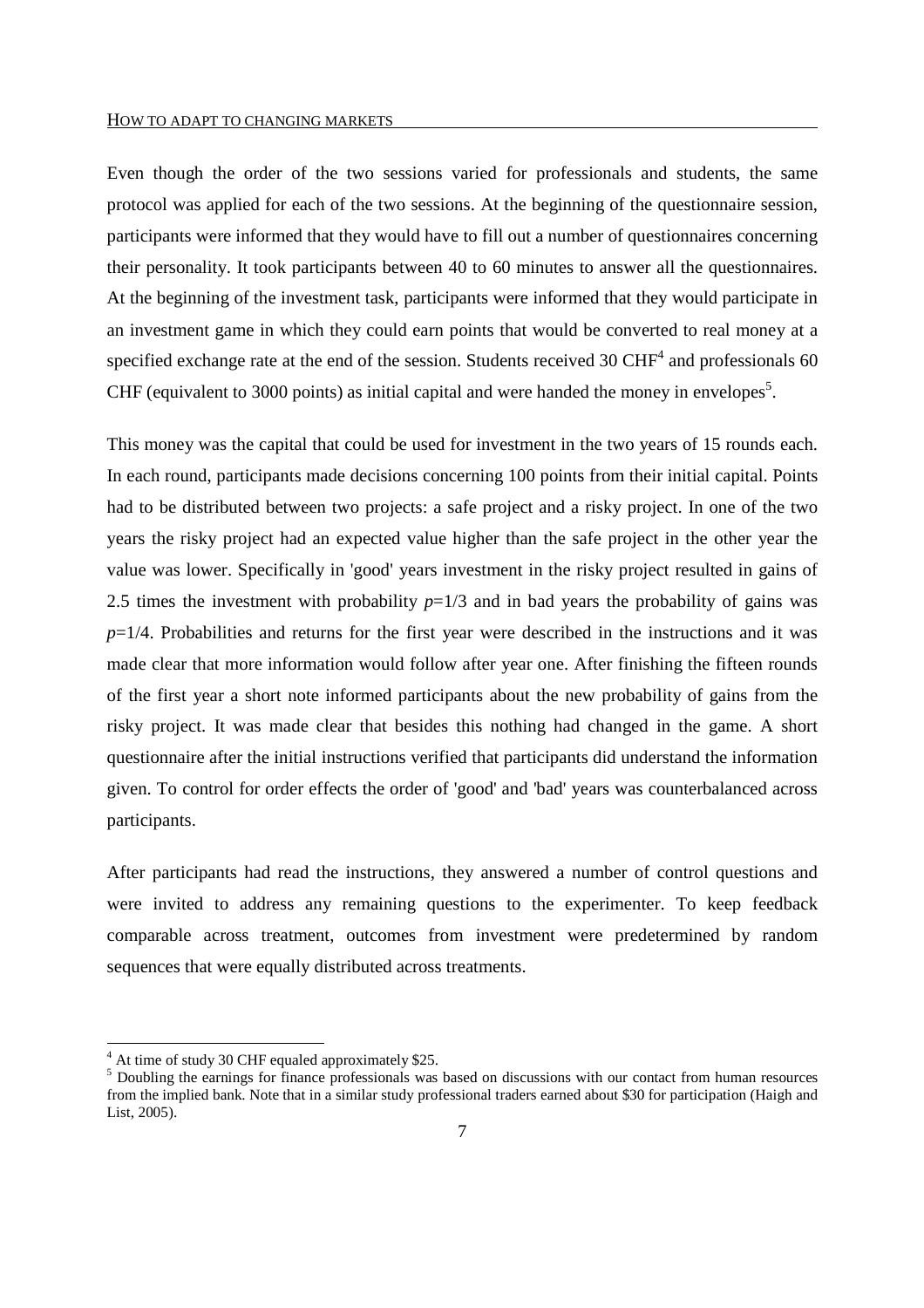#### **1.2 Predictions and Hypothesis**

Our first question will focus on whether the probability of the risky project will indeed influence investment amounts. Given that the expected value of the risky project is larger than the safe project for good markets, and lower than the safe project for bad markets, we expect a risk neutral decision maker to invest fully in good markets and not to invest in bad markets. Risk aversion might lead to intermediate investment for good markets, but certainly investment should be higher for good markets than for bad markets. Our first hypothesis is therefore:

HYPOTHESIS 1: Investment is on average and for each subject higher for good market conditions than for bad market conditions.

Predictions could differ if risk aversion depends on how earnings are evaluated with respect to some reference point (Kahneman and Tversky, 1979). In such cases, a within-subject comparison for investment in different markets might be problematic, since risk taking behavior will always be influenced by previous outcomes and probabilities. Past studies have already confirmed that previous outcomes will influence future choices. Examples are the "hot hand effect" and "gamblers fallacy" (Tversky and Kahneman, 1971; Croson and Sundali, 2005). However, it is not known whether these effects are influenced by the specific probabilities of winning. We will thus investigate the presence of these effects and their relative strength given the two probability conditions. If probabilities are reflected in the gamblers fallacy (which has been labeled as the "law of small numbers"), we expect this effect to be influenced by market conditions and to be stronger for bad markets. Specifically if the probability of loosing is high, observing a gain will in case of the gamblers fallacy lead to the belief that the next round will more likely be a loosing round.

HYPOTHESIS 2: If the gambler's fallacy occurs, the effect should be stronger for bad markets than for good markets.

Our third question concerns whether professionals show significantly different trading strategies than students. If we observe differences, we will explore whether these are due to different personality profiles or due to experience and training specific to professionals. As previous research has suggested (Sjöberg and Engelberg, 2009), professionals in the financial industry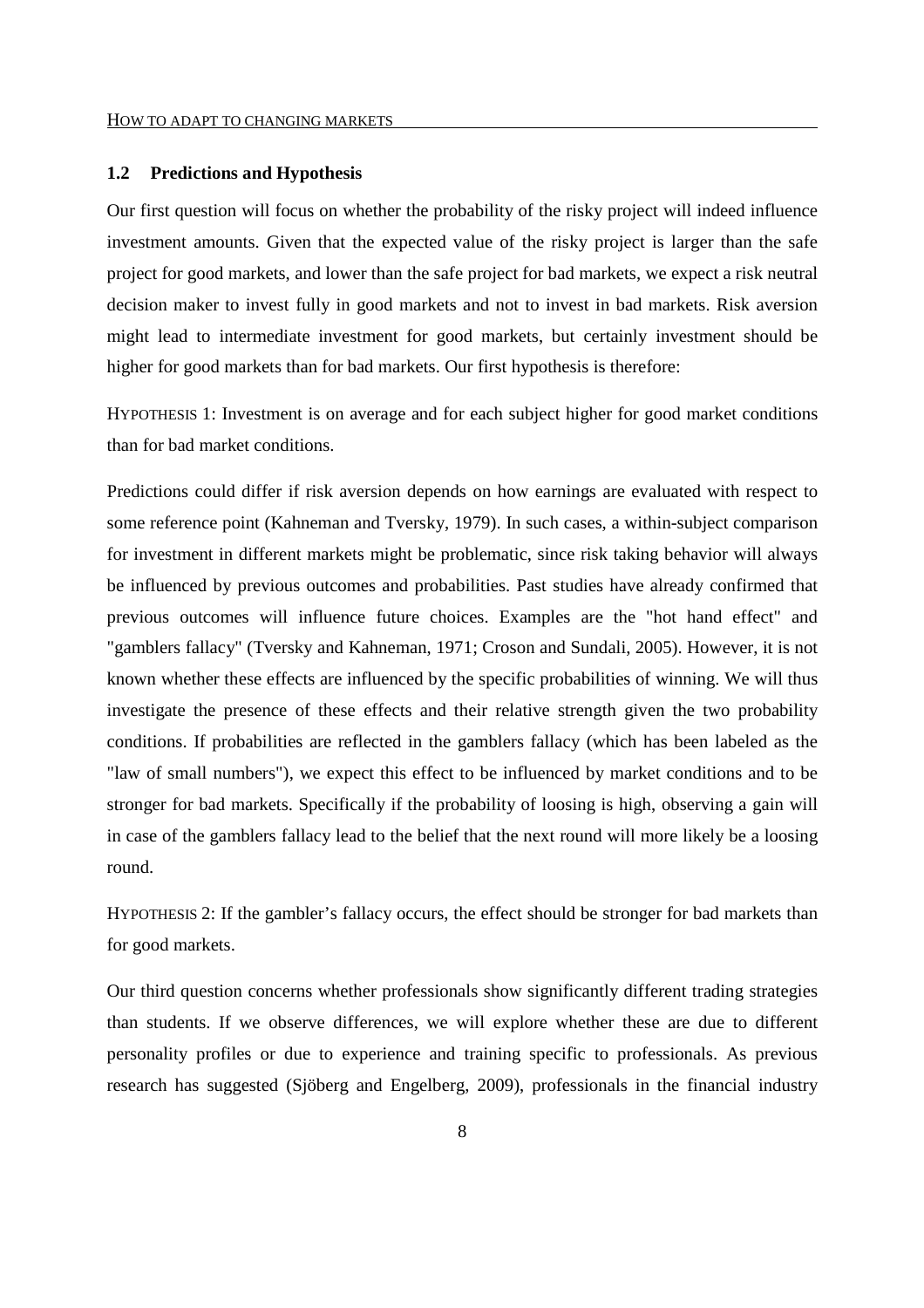tend to be a self-selected sample characterized by certain personality traits enabling them to take high risks. Thus, we expect professionals to be less anxious and more optimistic than our student population.

HYPOTHESIS 3: Professionals show a personality profile different from students. Namely they are characterized by less anxiety and more optimism.

We further predict that personality will influence investment behavior for the two different markets. Specifically optimism will be related to more risk taking, leading to higher investment for both market conditions. Trait anxiety can be related to the anticipation of anxiety in which case economic models of anticipatory emotions predict less risk taking (Wu, 1999; Caplin and Leahy, 2001). However studies on gamblers have shown a link between high trait anxiety and an urge to gamble (Zangeneh et al., 2008). Thus, we might expect anxiety to have either a negative or positive impact on risk taking. Impulsivity implies more impulsive reactions to outcomes. This can be either a tendency to give in to risk aversion once small gains are made or a tendency to continue gambling once losses are encountered (Lynam and Miller, 2004). Impulsivity might therefore show a very different impact for good or for bad markets. For good markets it might decrease risk taking while for bad markets it might increase risk taken. Finally, we also include Openness to Experience, to allow for a personality trait related to curiosity and novel approaches to new situations. Generally research focuses on why stock investment is 'not high enough' given the long term observation that returns from stocks are on average higher than returns from bonds (e.g. Mehra and Prescott, 1985). This leads to a general tendency to consider risk taking as advantageous, and especially so if it is presented as an investment setting. Consequently, unfavorable probabilities might be ignored. We predict that participants high in openness will be more likely to adapt to a novel situation and be more likely to react appropriately to the low probability of winning in the bad market.

HYPOTHESIS 4: We expect investment behavior to be influenced by personality. The influence on risk taking will differ between good and bad market years.

#### **2 Results**

We now come to a presentation of the results. In the next section, we will give general descriptive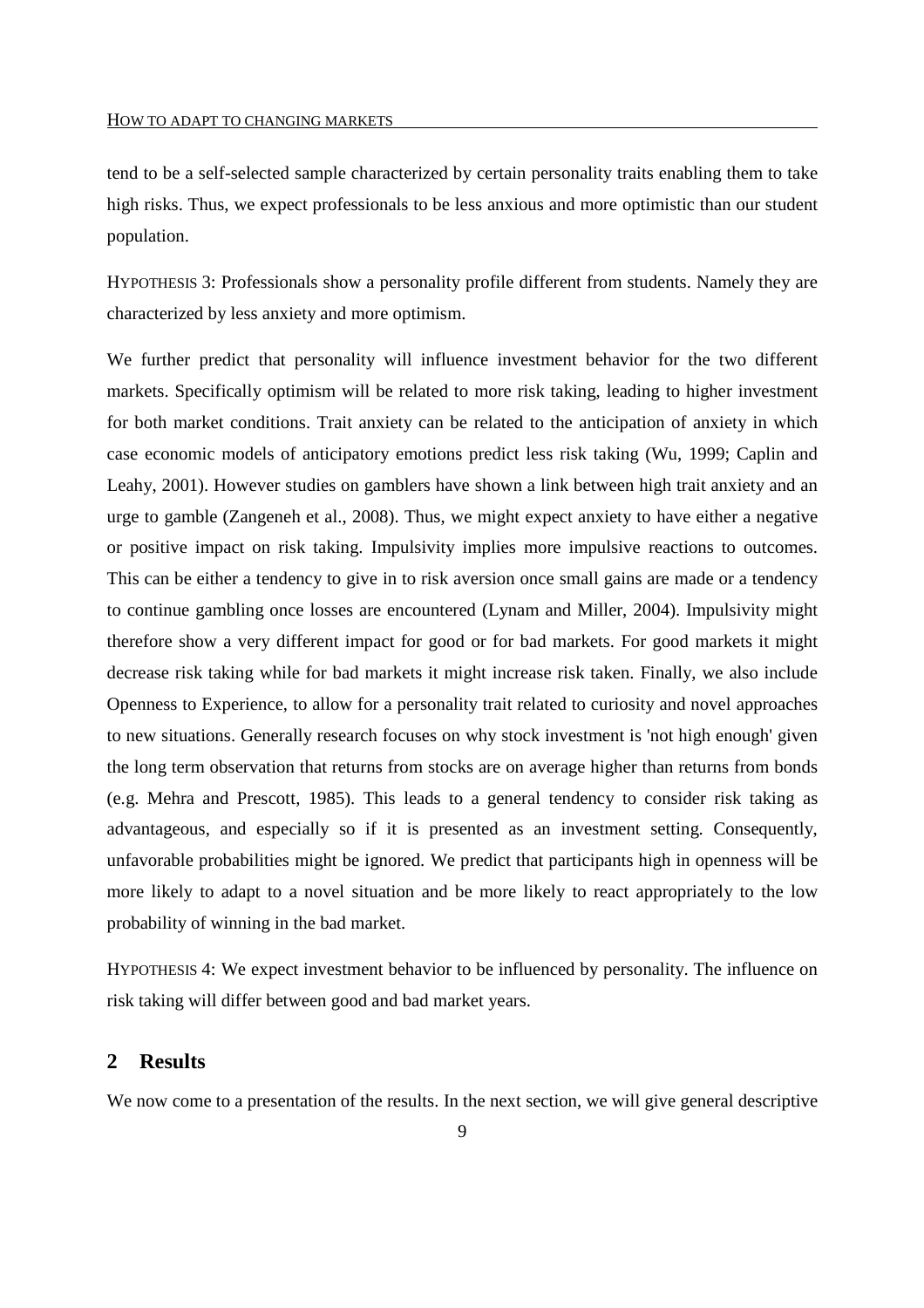

**Figure 2: Histogram of investment difference between good and bad years for professionals and students.** 

statistics concerning investment behavior across the different treatments. In sections 2.2 and 2.3, we will then investigate the impact of markets, experience, and personality on investment choices.

#### **2.1 General descriptive statistics**

-

Overall investment over treatments and rounds is at 42.1%, with average investment in good years at 42.9% and in bad years at 40.6%. Investment in good years is thus slightly higher, however this difference is not significant (Wilcoxon sign-rank test, p=0.978). Moreover, this difference is mainly due to the professional's behavior. While professionals invested 45.4% in good markets and 39.6% in bad markets (Wilcoxon sign-rank test, p= 0.616), students had an average investment of 41% in both market conditions. The difference for professionals is mainly due to four out of 31 participants (i.e. 13 %) who invest on average at least 60 units more in good years than in bad years (see also Figure 2). Ignoring these few observations, we observe for professionals a slight bias to lower investment for good than bad years.<sup>6</sup> Overall, our results show that investment is largely unaffected by probabilities of winning.

<sup>&</sup>lt;sup>6</sup> Excluding the four participants investing at least 60 units more in good markets we observe for professionals a mean of -6.54 while students show a mean of -0.09.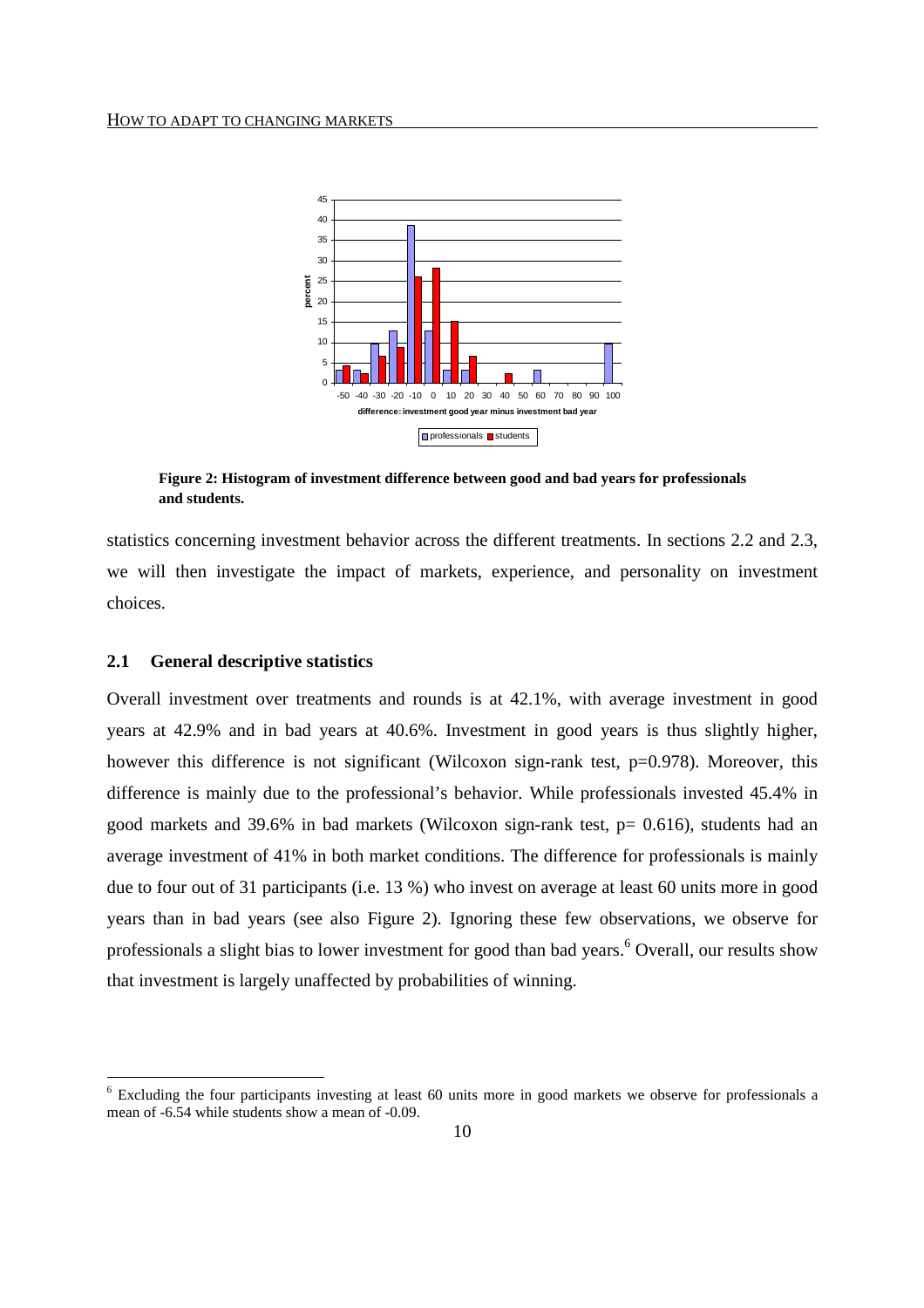-



**Figure 3: Investment over rounds and years. Top panel: all observations. Bottom left: professionals. Bottom right: students.** 

This result is further confirmed by investment over rounds in each year. In Figure 3, we present the investment timeline for investors who first face a good and then a bad year ("for worse") and for investors who first face a bad and then a good year ("for better"). It is striking that we do not observe a strong difference for the treatment order. Specifically, although we observe slightly higher investments during the first years for investors in a good market, investments are very similar in the second year. This tendency is stronger for professionals (bottom, left panel) than for students.<sup>7</sup> Students show almost no difference in investment for the two years. For professionals, we observe that the order of the years matters. Overall, we observe a clearly negative time trend over years. Investment in the first year is significantly higher than investment in the second year, independent of whether a good year was followed by a bad year or the other way round. Specifically, investment decreased from 43.0% to 37.4% when markets changed for better, and investment decreased from 49.1% to 37.9% when markets changed for worse. In both cases this

 $<sup>7</sup>$  The clear difference for finance professionals is due to the fact that the previously identified 4 participants that</sup> invested at least 60 points more in good versus bad markets were in the treatment 'for worse'.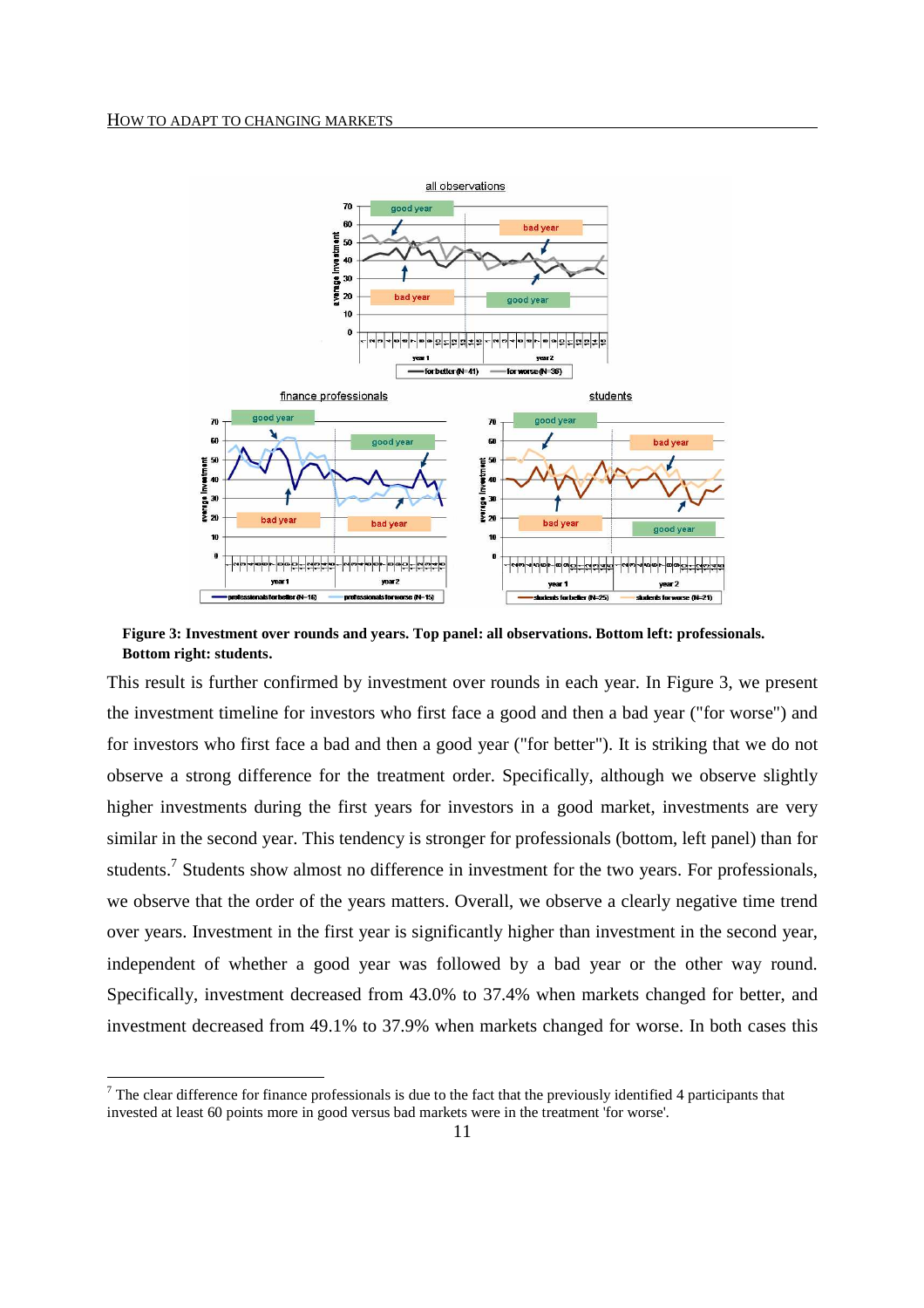difference is significant (Wilcoxon signed-rank test: "for better"  $p = 0.027$ ; "for worse"  $p =$ 0.064).

RESULT 1: Independent of training, investment is similar for good and for bad market conditions.

#### **2.2 Investment dynamics**

-

To investigate investment strategies based on previous outcomes we will examine behavioral dynamics over rounds and years. In **Error! Reference source not found.**Table II (columns (1) and (3)) we present results from a random effects tobit regression of investment at time t on previous outcomes and relative earnings<sup>8</sup> as well as dummies for student, year (and period), and gender. We show separate regression results for investment made under bad market conditions (column 1) and good market conditions (column 3). As earlier results have shown (cf. Hopfensitz, 2009), both previous gains (i.e. having won in the previous rounds) and relative earnings (i.e. deviations from a reference point) have a significant impact on investment. We observe evidence of the gambler's fallacy, namely that investment is reduced after a lucky round, as well as a general reduction in investment for higher levels of earnings. These results are also confirmed by answers to an open-ended question concerning the participants' investment strategy (see Appendix C). A large amount of participants refers in this to the idea of 'avoiding' or to 'equaling out' losses and to reactive strategies based on outcomes from earlier rounds. As predicted the gamblers fallacy is more pronounced for bad than for good market conditions. Further as observed in section 3.1 investment in the second year is generally lower. However across the periods of each year we observe a general positive time trend. We observe no significant difference between students and finance professionals, however a clear gender effect. Women take less risk in both market environments, a result consistent with the literature (Croson and Gneezy, 2009). Note that all of these effects are quite similar for good and bad market conditions.

RESULT 2: Results from a random effects tobit regression show that winning and relative earnings have a negative impact on investment for both market conditions. We observe no difference for

<sup>&</sup>lt;sup>8</sup> Relative earnings at time t are the aggregate earnings of all previous time periods. Counting a positive outcome for an investment of level *x* as a gain of  $2.5*x$  and a negative outcome as a loss of *x*. Thus relative earnings can be seen as a deviation of the current budget level from a references point. The reference point is taken as possible earnings if no investment would have been made so far.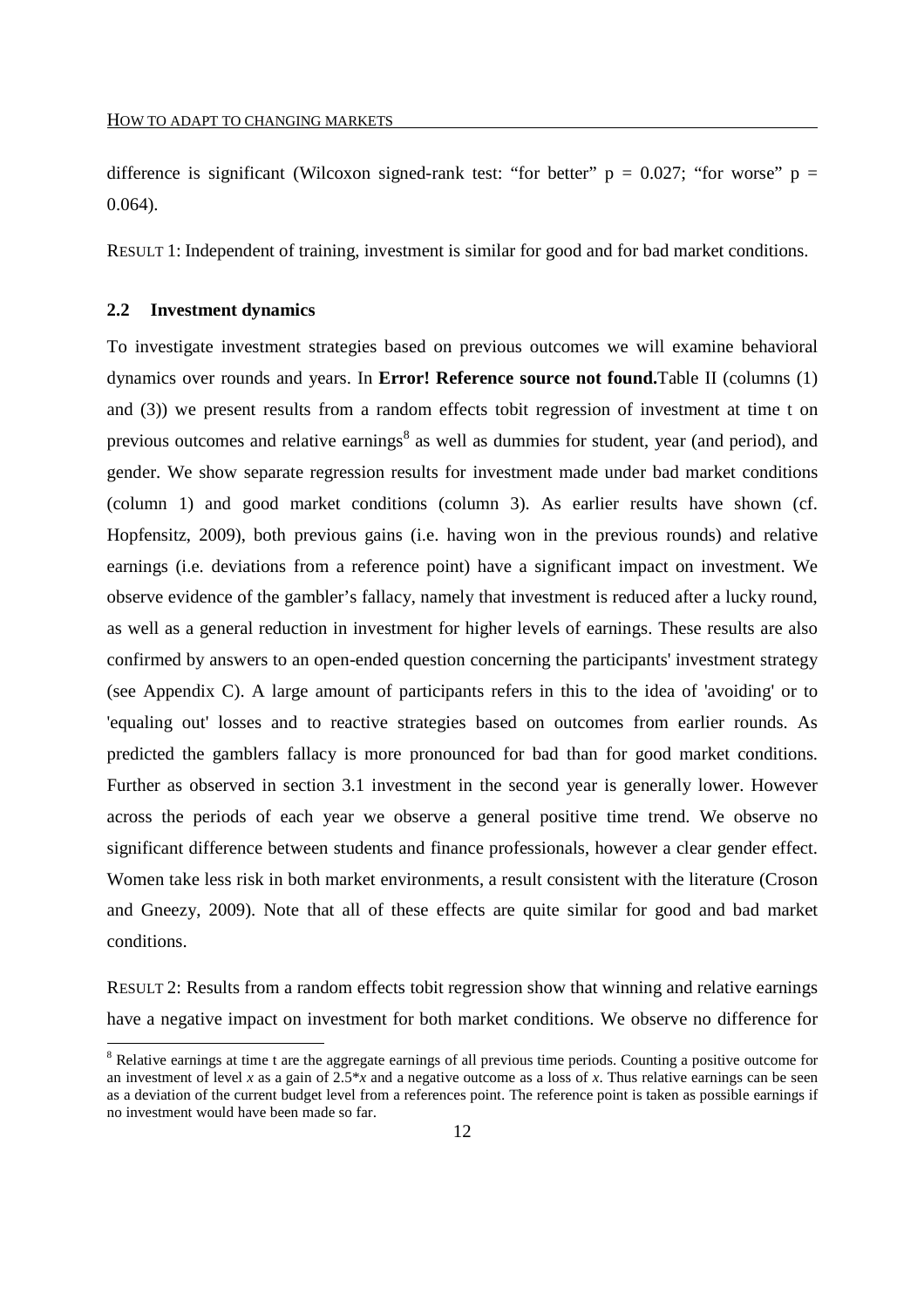students and professionals however a clear gender effect.

|                                               |              | "bad" market | "good" market |               |  |
|-----------------------------------------------|--------------|--------------|---------------|---------------|--|
|                                               | (1)          | (2)          | (3)           | (4)           |  |
|                                               | investment   | investment   | investment    | investment    |  |
| win previous round (dummy)                    | $-6.951$     | $-7.462$     | $-4.571$      | $-3.866$      |  |
|                                               | $(2.54)$ **  | $(2.75)$ *** | $(1.73)*$     | (1.49)        |  |
| total relative earnings at time t             | $-0.070$     | $-0.060$     | $-0.095$      | $-0.103$      |  |
|                                               | $(6.42)$ *** | $(5.51)$ *** | $(9.51)$ ***  | $(11.05)$ *** |  |
| period $(1 \text{ to } 15)$                   | 0.717        | 0.755        | 1.113         | 1.208         |  |
|                                               | $(2.78)$ *** | $(2.96)$ *** | $(3.73)$ ***  | $(4.14)$ ***  |  |
| student (dummy)                               | $-0.663$     | 15.475       | $-4.170$      | 9.266         |  |
|                                               | (0.15)       | $(3.53)$ *** | (0.78)        | $(2.34)$ **   |  |
| year $(1 or 2)$                               | $-8.766$     | $-14.617$    | $-29.179$     | $-14.576$     |  |
|                                               | $(2.35)$ **  | $(4.20)$ *** | $(6.04)$ ***  | $(4.40)$ ***  |  |
| sex (1 male; 2 female)                        | $-15.996$    | $-6.220$     | $-17.180$     | $-21.298$     |  |
|                                               | $(3.96)$ *** | (1.48)       | $(3.28)$ ***  | $(5.58)$ ***  |  |
| optimism (LOT)                                |              | 23.563       |               | 7.343         |  |
|                                               |              | $(5.92)$ *** |               | $(1.70)*$     |  |
| anxiety (STAI)                                |              | 22.084       |               | 18.687        |  |
|                                               |              | $(4.21)$ *** |               | $(3.04)$ ***  |  |
| impulsivity (UPPS)                            |              | 47.264       |               | $-15.193$     |  |
|                                               |              | $(5.42)$ *** |               | $(1.67)*$     |  |
| openness (Big Five)                           |              | $-9.529$     |               | 8.800         |  |
|                                               |              | $(2.31)$ **  |               | $(2.34)$ **   |  |
| Constant                                      | 69.848       | $-147.768$   | 123.983       | 30.156        |  |
|                                               | $(7.08)$ *** | $(5.55)$ *** | $(12.36)$ *** | (0.95)        |  |
| Observations                                  | 1155         | 1155         | 1155          | 1155          |  |
| Number of id                                  | 77           | 77           | 77            | 77            |  |
| Wald Chi 2                                    | 100.62       | 186.72       | 178.87        | 199.33        |  |
| Absolute value of z statistics in parentheses |              |              |               |               |  |

|  |  | Table II: Random effects tobit regression of investment for good and bad market conditions |  |  |  |
|--|--|--------------------------------------------------------------------------------------------|--|--|--|
|  |  |                                                                                            |  |  |  |

*\* significant at 10%; \*\* significant at 5%; \*\*\* significant at 1%* 

#### **2.3 Personality and investment**

In addition to reactions to outcomes we expect a large heterogeneity of risk taking across participants. To understand which individual factors influence investment decisions we will now turn to an analysis of the personality profile of participants. Since professionals in the financial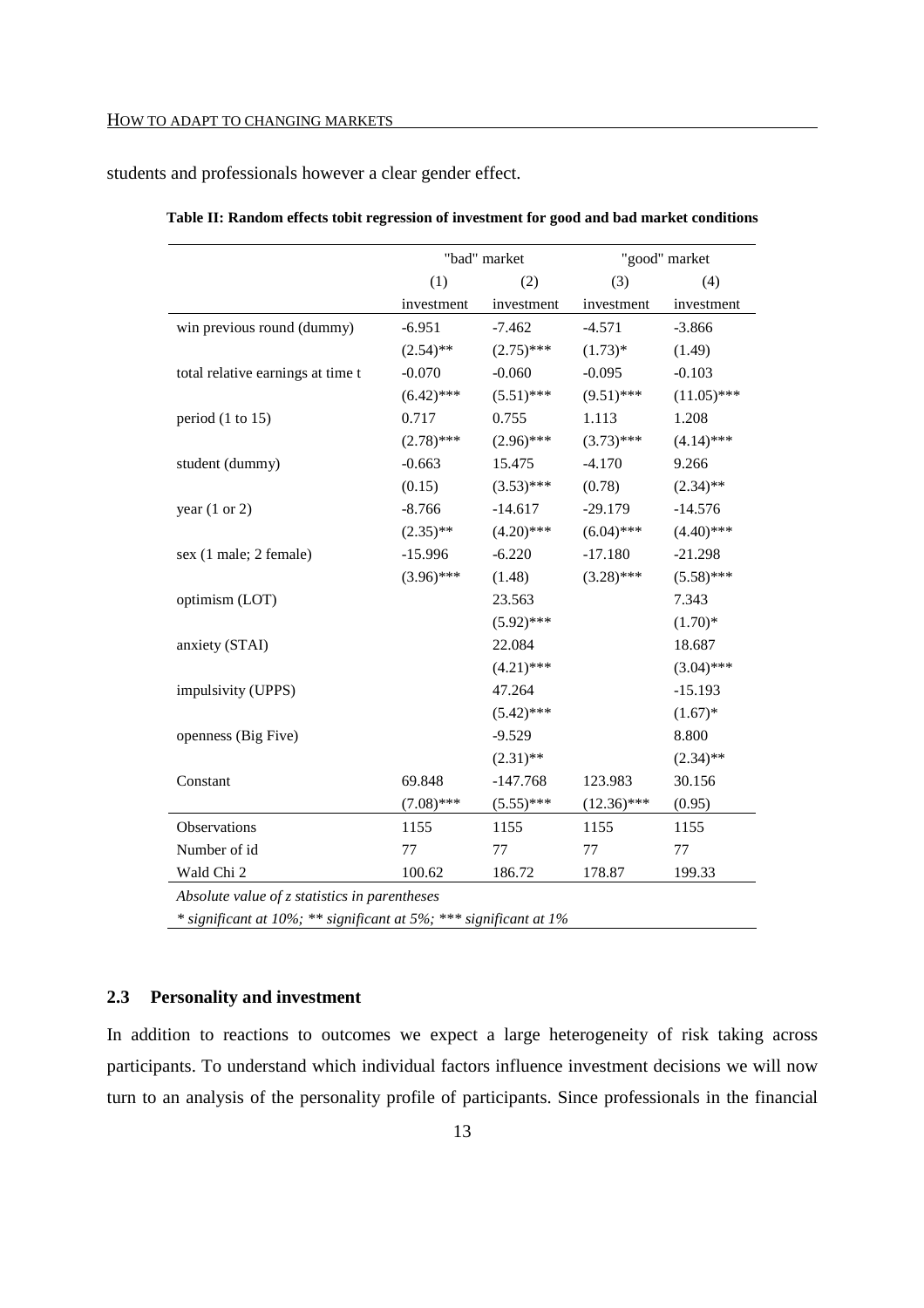-

sector might be self-selected based on their personality we will first compare personality traits between students and finance professionals. We will then use personality characteristics to explain investment behavior in the two markets.

|                     |      | professional $(N=31)$ | student $(N=46)$ |                |               |
|---------------------|------|-----------------------|------------------|----------------|---------------|
|                     |      |                       |                  |                | Wilcoxon      |
|                     | Mean | Std. Dev.             |                  | Mean Std. Dev. | rank sum test |
| optimism (LOT)      | 3.75 | 0.46                  | 3.46             | 0.62           | $p = 0.052$   |
| anxiety (STAI)      | 1.73 | 0.33                  | 2.21             | 0.49           | $p = 0.000$   |
| impulsivity (UPPS)  | 2.22 | 0.23                  | 2.29             | 0.21           | $p = 0.271$   |
| openness (Big Five) | 3.72 | 0.45                  | 3.72             | 0.53           | $p = 0.859$   |

**Table III: Overview of personality variables for students and professionals.** 

We first compared personality scores for professionals and students. Table III gives an overview of mean ratings for optimism, anxiety, impulsivity and openness. Professionals score higher on optimism and lower on anxiety compared to students (Wilcoxon rank sum test,  $p < 0.052$ ). We observe no other significant differences. The results concerning optimism and anxiety reflect the common perception of personality characteristics of finance professionals. It might seem surprising that we do not find any difference concerning impulsivity, however it should be noted that professionals score significantly lower on one of the impulsivity subscales: namely "lack of perseverance" (professionals: 1.82; students: 2.08; p=0.008).

Given these differences, we add personality measures to the tobit regressions (Table II, columns (2) and (4)). <sup>9</sup> The effect of winning previously, relative earnings, and period in the year remain mostly unchanged. However, the student dummy now shows a positive coefficient. In addition, the gender effects is no longer significant for bad markets. Thus, the effect of being a student and female seem to be related to the included personality variables.

Overall, we observe that personality variables have a significant impact on investment behavior. Optimism and anxiety are significant for both market conditions. Optimism generally leads to

<sup>&</sup>lt;sup>9</sup> To control for the robustness of our results we also ran regressions excluding the four finance professionals that were close to maximizing the expected value in both market conditions. Our qualitative results concerning optimism, anxiety and openness are unchanged (solely openness is no longer significant in good markets). However the fact that these participants were able to stay with a predetermined strategy and not to react to outcomes already indicates that they were not very impulsive. Consequently the significant coefficient for impulsivity disappears when these participants are excluded.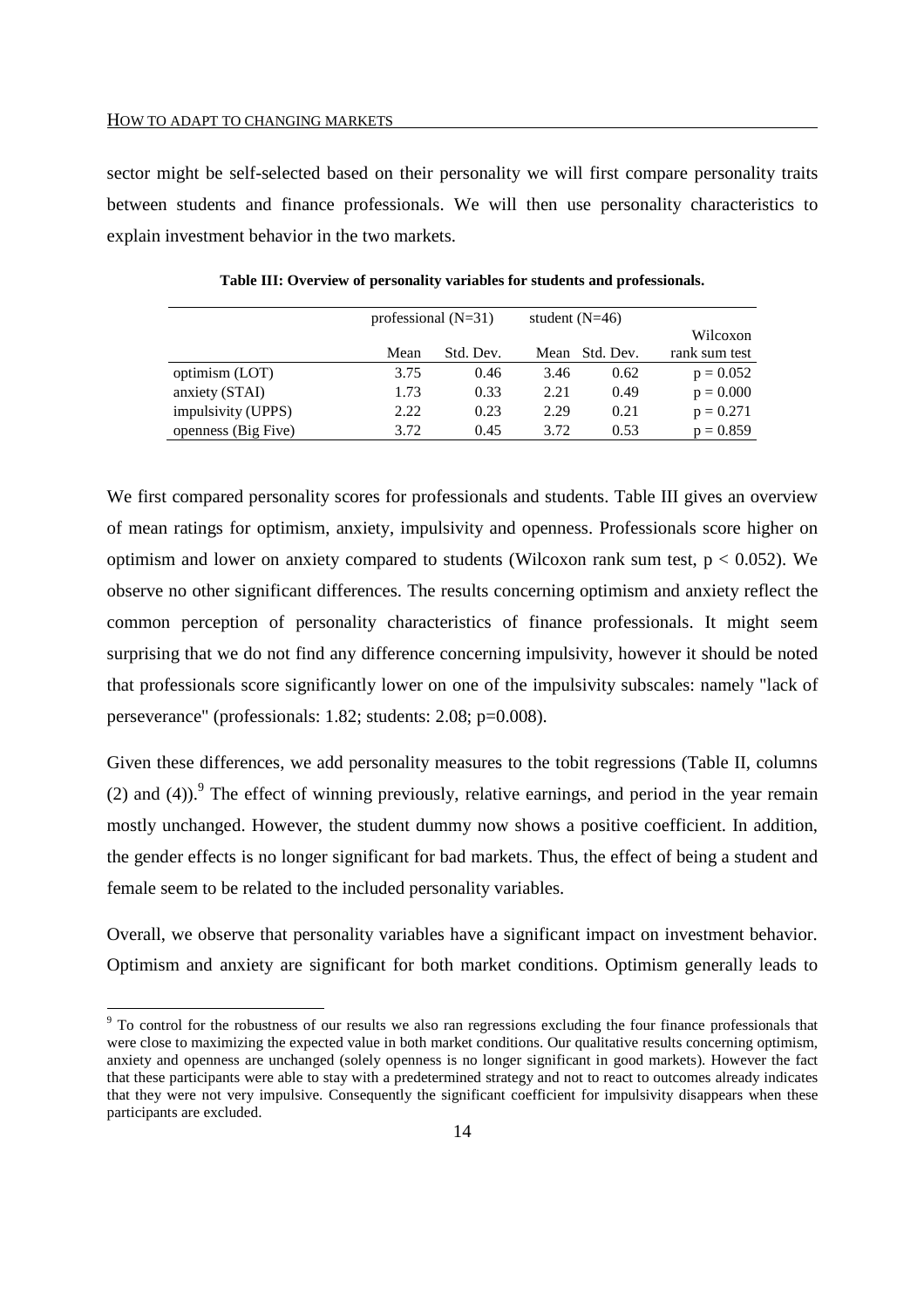#### HOW TO ADAPT TO CHANGING MARKETS

-

higher investment, and especially so under bad market conditions. Given that participants lose money (on average) under bad market conditions, optimism leads to a stronger effect in bad than in good markets. In good markets optimism is less influential because investment is in itself advantageous (on average). Anxiety has a similar effect. What might be surprising is that anxiety is positively related with investment. Thus, trait anxiety is related to taking more risk, as predicted by the literature on gambling (Zangeneh et al, 2008) and not to reduced risk taking as has been suggested by economic models (Wu, 1999; Caplin and Leahy,  $2001$ )<sup>10</sup>.

Impulsivity shows a differential effect on behavior for good and bad markets. While impulsivity leads (on average) to more investment for bad markets, it leads (on average) to less investment for good markets. Since investment is favorable in good markets and unfavorable in bad markets, this implies that high levels of impulsivity will lead to unfavorable investment decisions and therefore losses in both market conditions. That impulsivity might have different effects given the market conditions is important given the previous observation that sensation seeking will increase trading in general (Grinblatt and Keloharju, 2009).

Finally, we observe that openness reduces investment in bad markets.<sup>11</sup> People high in 'openness' to experience' have a stronger preference for novelty, variety, and complexity (McCrae, 1996) and to be less conventional and think more deeply about new information than those low in 'openness to experience' (McCrae, 1987). Therefore, those high in this trait may have been more attentive to the probabilities presented and considered the implications of these probabilities. We conclude the Openness to Experience might favor investment behaviors in changing markets, because new information is more likely to be integrated and used in decision-making.

RESULT 3: We observe significant differences in the personality profile of professionals and students. Moreover, personality variables significantly influence investment behavior and the specific impact depends on the market condition.

<sup>&</sup>lt;sup>10</sup> Note that also earlier economic experiments did fail to observe reduced risk taking for participants high on trait anxiety (Hopfensitz and van Winden, 2008).

 $11$  This result is further supported by a significant correlation between mean investment in the bad market case and openness (corr. coef =  $-0.306$ , p = 0.008).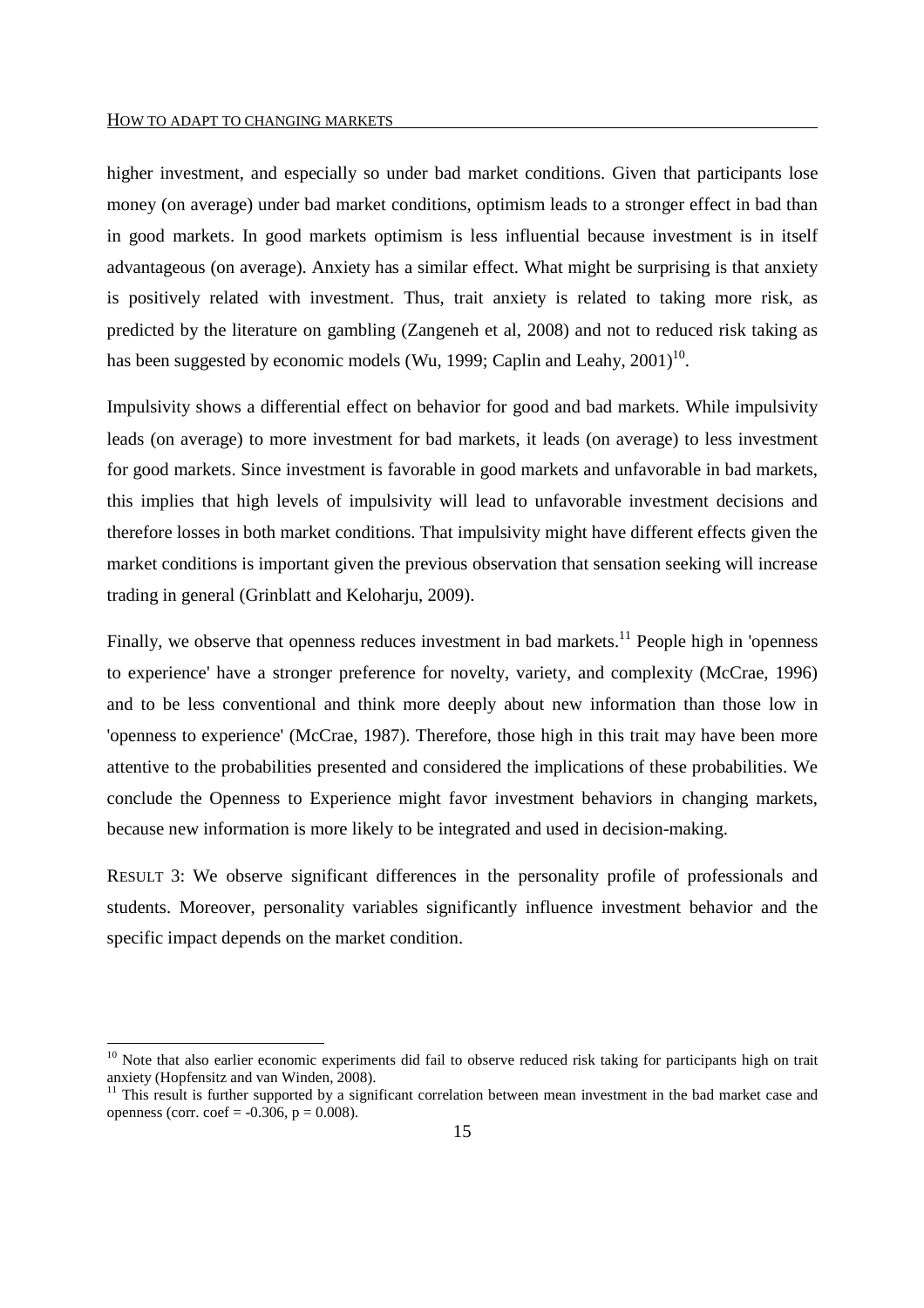#### **3 Summary and conclusions**

Real markets are variable, and risk taking and investment in stock will be more advantageous in some periods rather than others. We wanted to determine if and how investors would adapt to changing market conditions, and to examine if professional experience or personality could help predict the capacity to adapt. Surprisingly, professional investors did not show more adaptive responses to changing markets, than students.

Personality plays a role in risk taking and adaptation. Openness to experience can help investors to take into account new information to challenge dominant responses to risk taking. Being open to variable market conditions and alternative investment strategies can be an asset, and is a capacity that can be both selected and trained. Impulsivity, on the other hand, is unfavorable in all accounts. This was also found in an examination of long term investment strategies for clients in regards to their retirement investment (Ameriks et al., 2009). Thus, impulsivity and sensation seeking, which often characterize trader personality (Sjöberg and Engelberg, 2009), may have to be reconsidered. Finally, both optimism and anxiety have more complex relationships to risk taking and adaptation than previously thought, and the widely held belief that optimism is a positive and anxiety a negative trait for investment may prove to be false. Moderated levels of anxiety have indeed been shown to be an asset for long term investment decision-making (Ameriks et al., 2009). Given the current financial crisis, and the repeated demonstration that many financial institutions collectively take unreasonable levels of risk, a discussion on how professionals are selected and trained may warrant further exploration and discussions.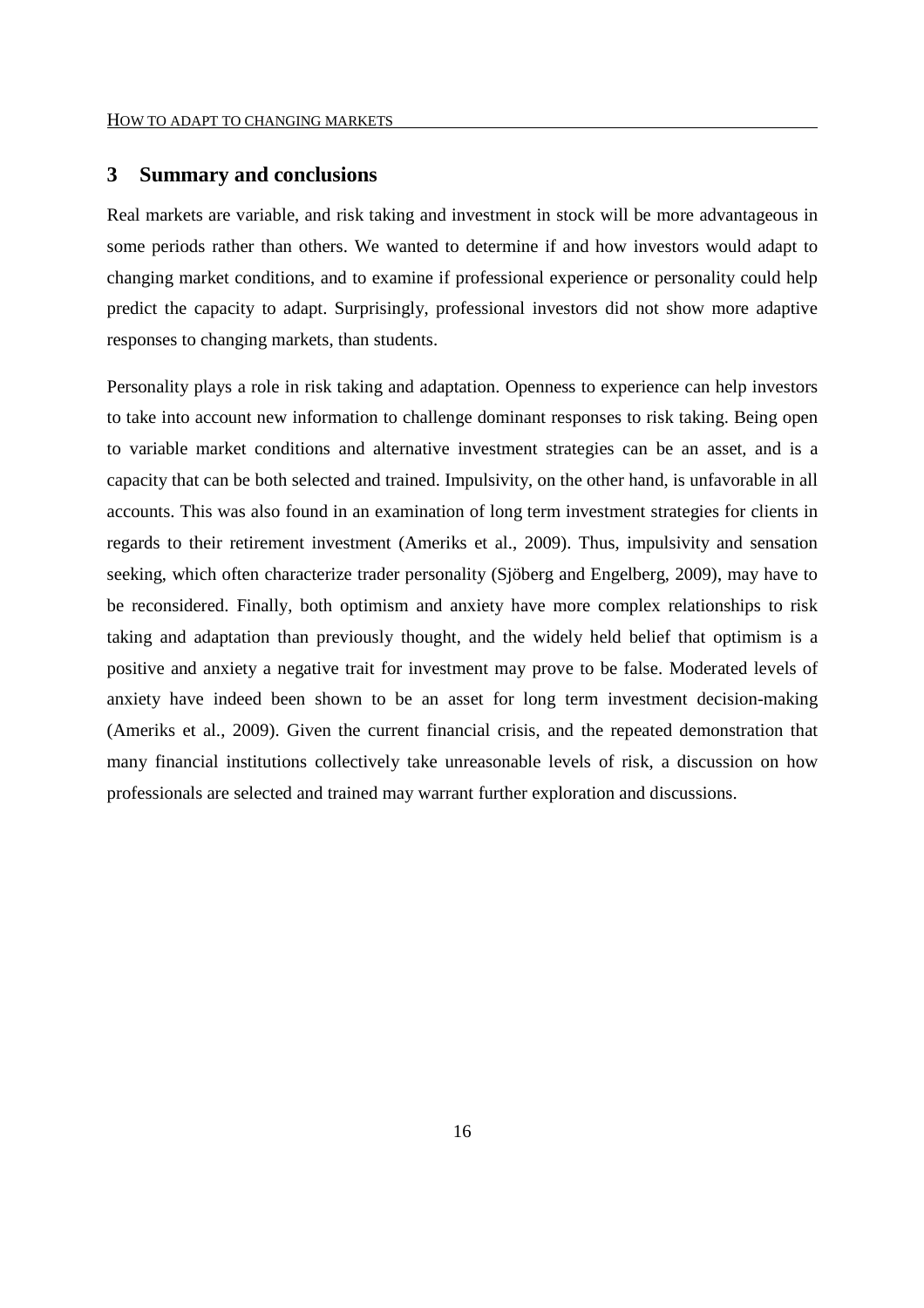#### **References:**

Ameriks, J., T. Wranik and P. Salovey (2009). Emotional intelligence, personality, impulsivity, and investor behavior. *CFA Institute Research Foundation Publications.* 

Bechara, A., H. Damasio, D. Tranel and A. Damasio (1997). Deciding advantageously before knowing the advantageous strategy. *Science*. 275:1293–1294.

Bellemare, C., M. Krause, S. Kroeger and C. Zhang (2005). Myopic loss aversion: information feedback vs. investment flexibility. *Economics Letters*. 87(3):319-324.

Brandstaetter, H. (1997). Becoming an entrepreneur -- A question of personality structure? *Journal of Economic Psychology*. 18(2-3): 157-177.

Burns, P. (1985). Experience in decision making: A comparison of students and businessmen in a simulated progressive auction, in V. L. Smith, ed. *Research in Experimental Economics* (JAI Press, Greenwich).

Caplin, A., and J. Leahy (2001). Psychological expected utility theory and anticipatory feelings. *The Quarterly Journal of Economics*, 116(1):55-79.

Carver, C. and M. Scheier (2001). Optimism, pessimism, and self-regulation. In Chang and Edward (eds.). *Optimism & pessimism: Implications for theory, research, and practice*. Washington: American Psychological Association.

Croson, R. and Gneezy, U. (2009). Gender differences in preferences. *Journal of Economic Literature*. 47(2): 448-474.

Croson, R. and J. Sundali (2005). The Gambler's Fallacy and the Hot Hand: Empirical Data from Casinos. *The Journal of Risk and Uncertainty*. 30:195-209.

Gneezy, U. and J. Potters (1997). An experiment on risk taking and evaluation periods. *The Quarterly Journal of Economics*. 112(2):631-645.

Grinblatt, M. and M. Keloharju (2009). Sensation Seeking, Overconfidence, and Trading Activity. *Journal of Finance*. 64(2): 549-578.

Haigh, M. and J. List, 2005, Do professional traders exhibit myopic loss aversion? An experimental analysis. *The Journal of Finance*, 60(1):523-534.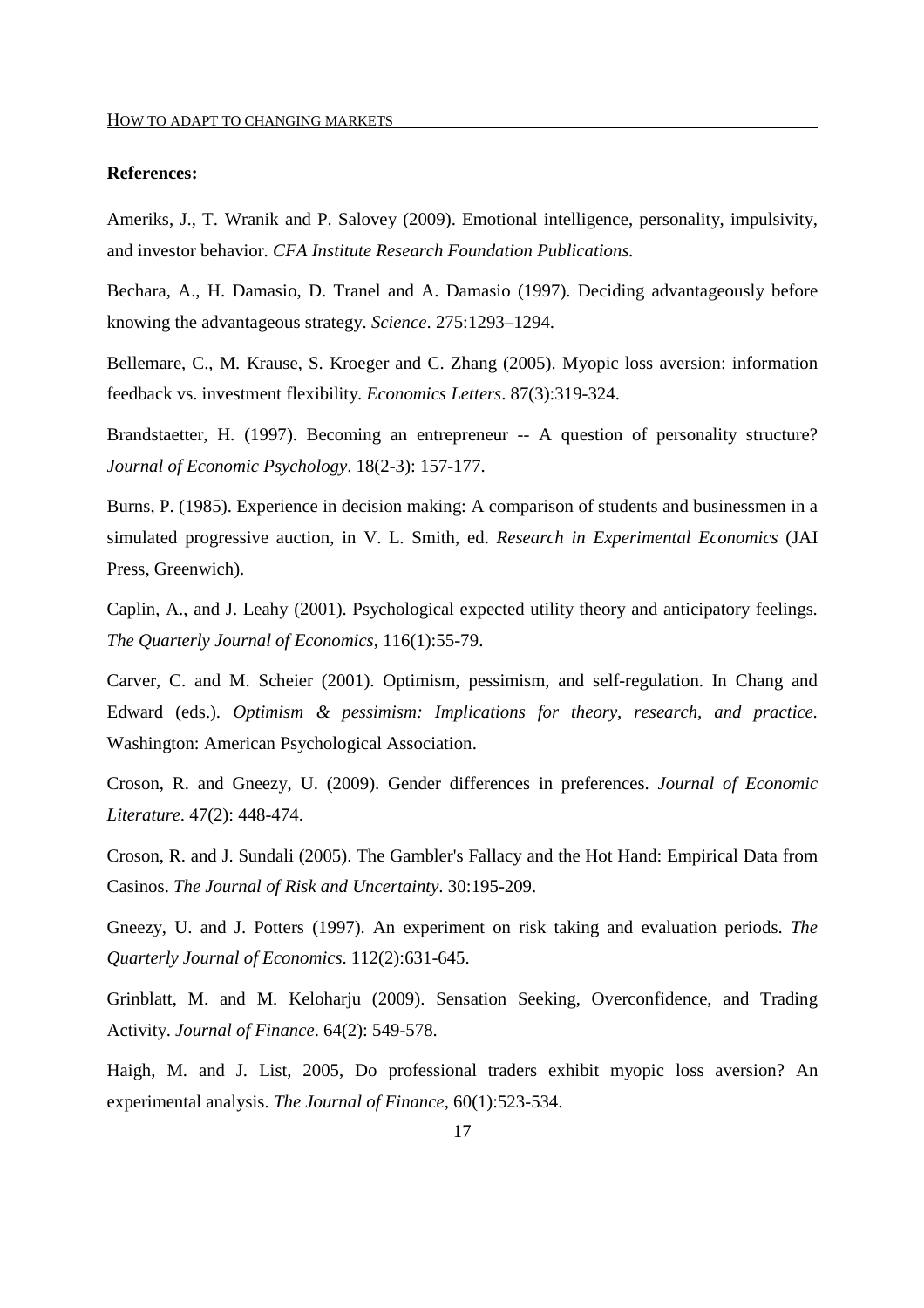Holt, C., and S. K. Laury, 2002, Risk Aversion and Incentive Effect, *The American Economic Review*, 92(5):1644-1655.

Hopfensitz, A. (2009). Previous outcomes and reference dependence: A meta study of repeated investment tasks with and without restricted feedback. *MPRA working paper nr. 16096* 

Hopfensitz, A. and van Winden, F. (2008). Dynamic Choice, Independence, and Emotions. *Theory and Decision,* 64: 249-300.

Hopfensitz, A. and T. Wranik (2008). Psychological and Environmental Determinants of Myopic Loss Aversion. *NETSPAR discussion paper.* nr. 2008-013

John, O. P. and S. Srivastava (1999). The Big Five Trait Taxonomy: History, Measurement, and Theoretical Perspectives. In L.A. Pervin and O.P. John (eds.), *Handbook of Personality: Theory and Research*. New York: Guilford Press.

Kahneman, D., and A. Tversky (1979). Prospect theory: An analysis of decision under risk. *Econometrica*. 47:263-291.

Lo, A.W, D.V. Repin and B. N. Steenbarger (2005). Fear and Greed in Financial Markets: A Clinical Study of Day-Traders. *The American Economic Review*. 95(2): 352-359.

Lynam, D. R. and J. D. Miller (2004). Personality pathways to impulsive behavior and their relation to deviance: Results from three samples. *Journal of Quantitative Criminology,* 20: 319- 341.

McCrae, R. R. (1987). Creativity, divergent thinking, and Openness to Experience. *Journal of Personality and Social Psychology*, 52: 1258-1265.

McCrae, R. R. (1996). Social consequences of experiential openness. *Psychological Bulletin,*  120: 323-337.

Mehra, R. and E. C. Prescott (1985). The equity premium: A puzzle. *Journal of Monetary Economics*, 15:145-161.

Potters, J. and F. van Winden (2000). Professionals and students in a lobbying experiment: Professional rules of conduct and subject surrogacy. *Journal of Economic Behavior & Organization*, 43(4): 499-522.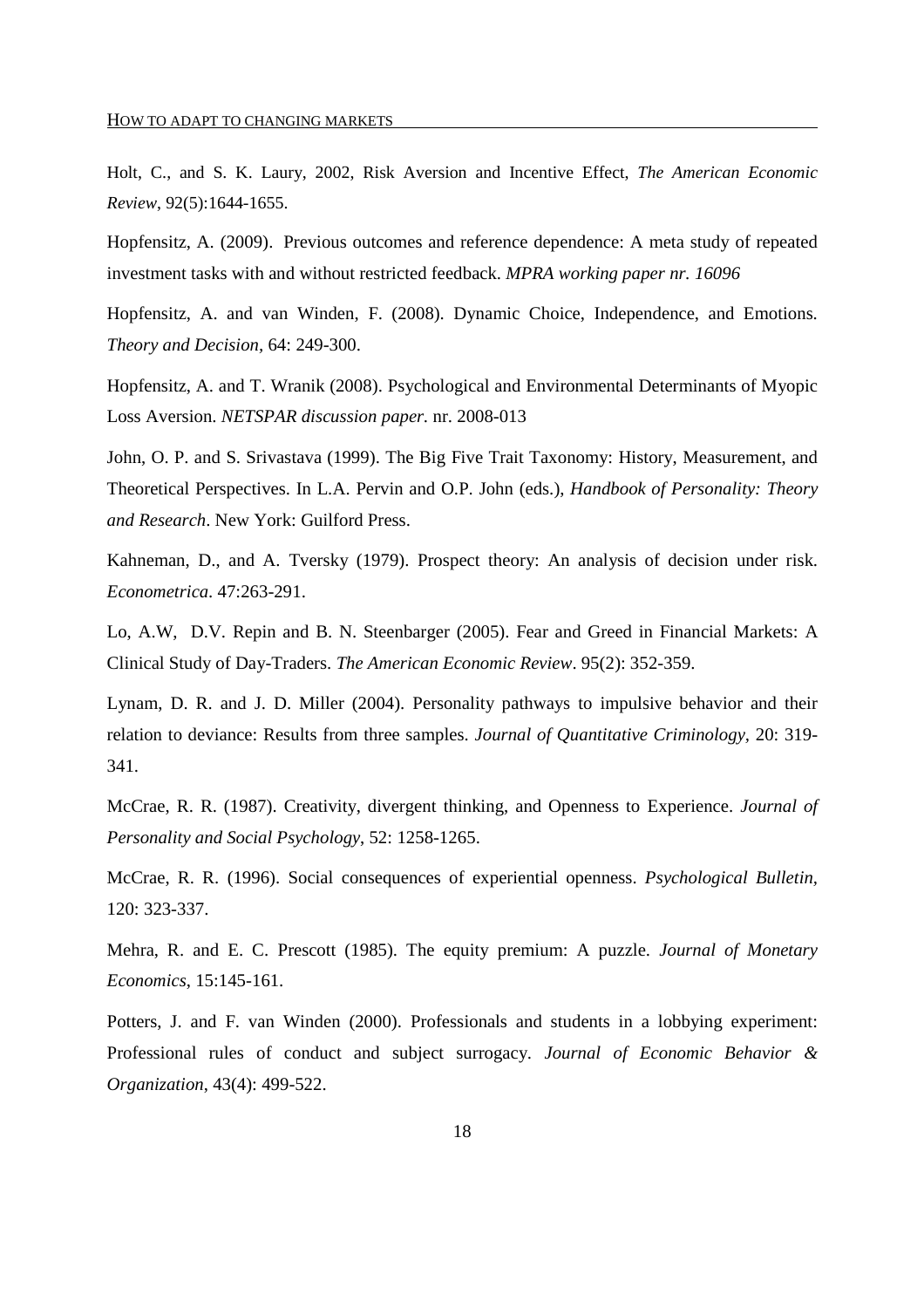Shiv, B., G. Loewenstein and A. Bechara (2005a). The dark side of emotion in decision-making: When individuals with decreased emotional reactions make more advantageous decisions. *Cognitive Brain Research*. 23:85-92.

Shiv, B., G. Loewenstein, A. Bechara, H. Damasio and A. Damasio (2005b). Investment Behavior and the Negative Side of Emotions. *Psychological Science*. 16(6):435-439.

Sjöberg, L. and E. Engelberg (2009). Attitudes to economic risk taking, sensation seeking and values of business students specializing in finance. *Journal of Behavioral Finance*, 10: 33-43.

Spielberger, C. D. (1972). Anxiety as an emotional state. In *Anxiety: Current trends in theory and research, 1*. New York: Academic Press.

Thaler, R., A. Tversky, D. Kahneman and A. Schwartz (1997). The effect of myopia and loss aversion on risk taking: An experimental test. *The Quarterly Journal of Economics*. 112(2):647- 661.

Tversky, A. and D. Kahneman (1971). Belief in the law of small numbers. *Psychological Bulletin, 76*, 105-110.

Whiteside, S. P. and D.R. Lynam (2001). The Five Factor Model and Impulsivity: Using a Structural Model of Personality to Understand Impulsivity. *Personality and Individual Differences*, 30: 669-689.

Wu, G., (1999). Anxiety and Decision Making with Delayed Resolution of Uncertainty, *Theory and Decision*, 46(2):159-199.

Zangeneh, M., A. Grunfeld and S. Koenig (2008). Individual factors in the development and maintenance of problem gambling. In M. Zangeneh, A. Blaszczynski and E. Turner (eds.). *In the pursuit of winning: Problem gambling theory, research and treatment*. New York: Springer Science + Business Media.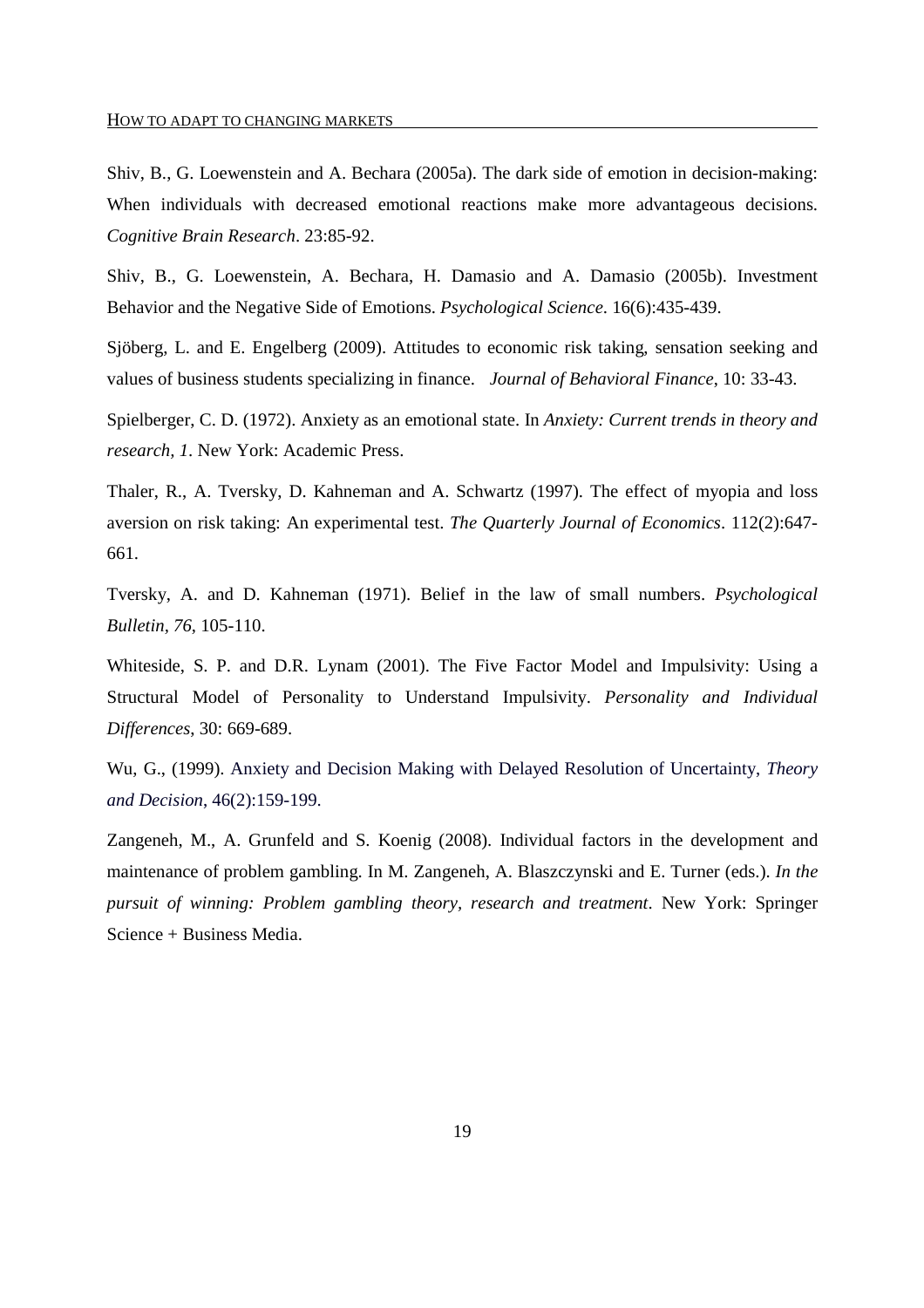#### **Appendix A: Instructions**

#### **General instructions [for year 1 - good market; values for bad market in brackets; values for finance professionals in parenthesis]**

Welcome: you are about to take part in a decision making experiment, in which you can earn real money. The experiment has 2 parts, which we will call years. The amount of money you can earn will depend on the decisions you make.

Dependent on your decisions, you can earn a significant amount of money.

During the experiment your earnings will be calculated in Unige Francs (UGF). At the end of the two years, these UGF will be converted into CHF and your earnings will be paid out to you in CHF using the following exchange rate:

#### 100 UGF = 1 CHF **(2 CHF)**

At the beginning of the experiment you will receive from us  $30$  CHF  $(60 \text{ CHF})$ , which  $= 3000$ UGF. This is your capital stock. You will have access to 1500 UGF of your capital stock at the beginning of each year. You can decide to either keep these UGF or to invest them in the experiment and try and earn more money. The details of this investment procedure will be explained to you below. At the end of the experiment we will pay you any earnings that you accumulated from the two years in addition to your 3000 UGF capital stock. If you lose money during the experiment, you will have to pay us back the losses from your capital stock at the end of the experiment.

During the experiment we will also ask you to answer a number of questions. These questions concern what you think and how you feel.

There are no right or wrong answers. You need to follow the decision strategy that feels right to you and to make those choices that come natural and that seem like the best choices for you. In addition, you should report those evaluations and emotions that are closest to your real thoughts and feelings. All answers are completely anonymous and confidential.

#### **General instructions**

During this experiment you will have to make investment decisions for 15 rounds in two investment years. This means that you will be making decisions for 30 rounds in total. In each of these rounds, you can invest 100 UGF from your capital stock of 3000 UGF.

We will now explain to you your options in year 1. After the 15 rounds of year 1 we will explain to you the situation in the second year.

#### Instructions for year 1

In year 1 you will have to make investment decisions for 15 rounds. In each of these rounds, you can invest 100 UGF from your capital stock. Each round you have to decide how you want to split these 100 UGF over two investment options.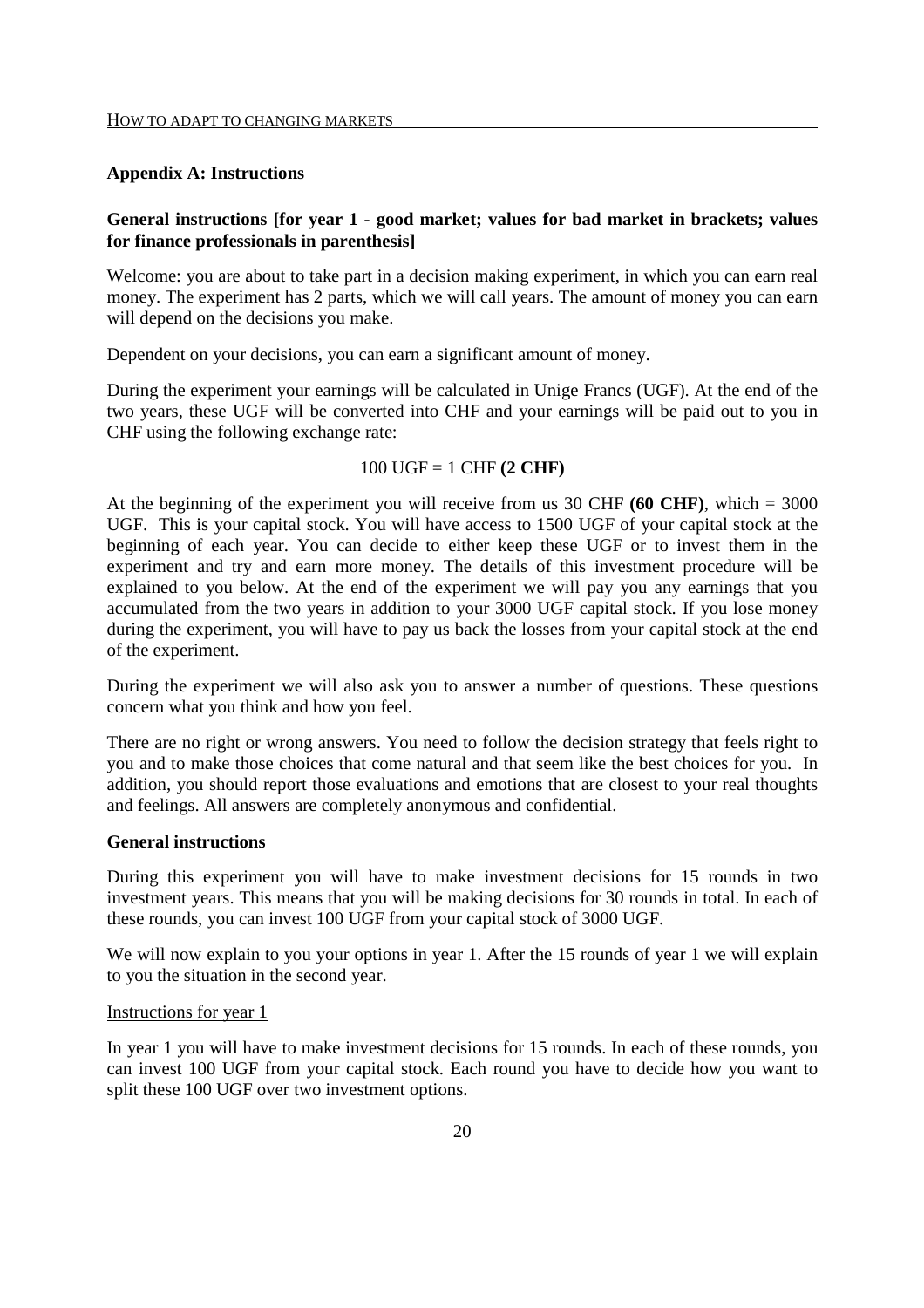We will call the two options: option A and option B.

Option A: In this option you will neither gain nor lose money. In other words, will always keep the number of UGF you put into option A.

Option B: The outcome from this option will be determined at the end of each round. In particular, we will pick one random number between 1 and 100. This is equivalent to picking a ball from an urn.

Imagine an urn with 100 balls in it, 33 [25] of these balls are orange, 67 [75] of these balls are blue.

- If the ball that is picked is orange (that is in  $1/3$  [1/4] of the cases) the UGF you placed in this option will be multiplied by 2.5. You will then receive 2.5 times the number of UGF you put into option B, in addition to the number of UGF you originally place into this option.
- If the ball that is picked is blue (that is in  $2/3$  [3/4] of the cases) you will lose the number of UGF you put into option B.

**Note:** For all fifteen rounds of year 1 we will always use the same urn. The number of orange and blue balls in this urn represents the market conditions of year 1.

#### **Example**

Imagine that in one round, you decide to split your 100 UGF by placing 50 UGF into option A and 50 UGF into option B.

If the randomly picked ball is orange (i.e. if the random number is smaller or equal to 33 [25]), you will receive  $2.5*50 = 125$ , in addition to your 100 UGF for that round. Your capital stock will therefore increase by 125 UGF.

If the randomly picked ball is blue (i.e. if the random number is larger than 33 [25]), you will lose the 50 UGF you put in option B. Your capital stock will therefore decrease by 50 UGF.

#### **Summary for year 1**

- Year 1 is made up of 15 investment rounds.
- In each round, you can decide how to split 100 UGF of your capital stock between two options.
- At the end of each round we will pick a random number between 1 and 100.
- If the randomly picked ball is orange (i.e. if the random number is smaller or equal to 33 [25]) your earnings will be:  $100 \text{ UGF} + 2.5$  \* the number of UGF you placed into option B
- If the randomly picked ball is blue (i.e. if the random number is larger than 33 [25]) your earnings will be: 100 UGF – the number of UGF you placed into option B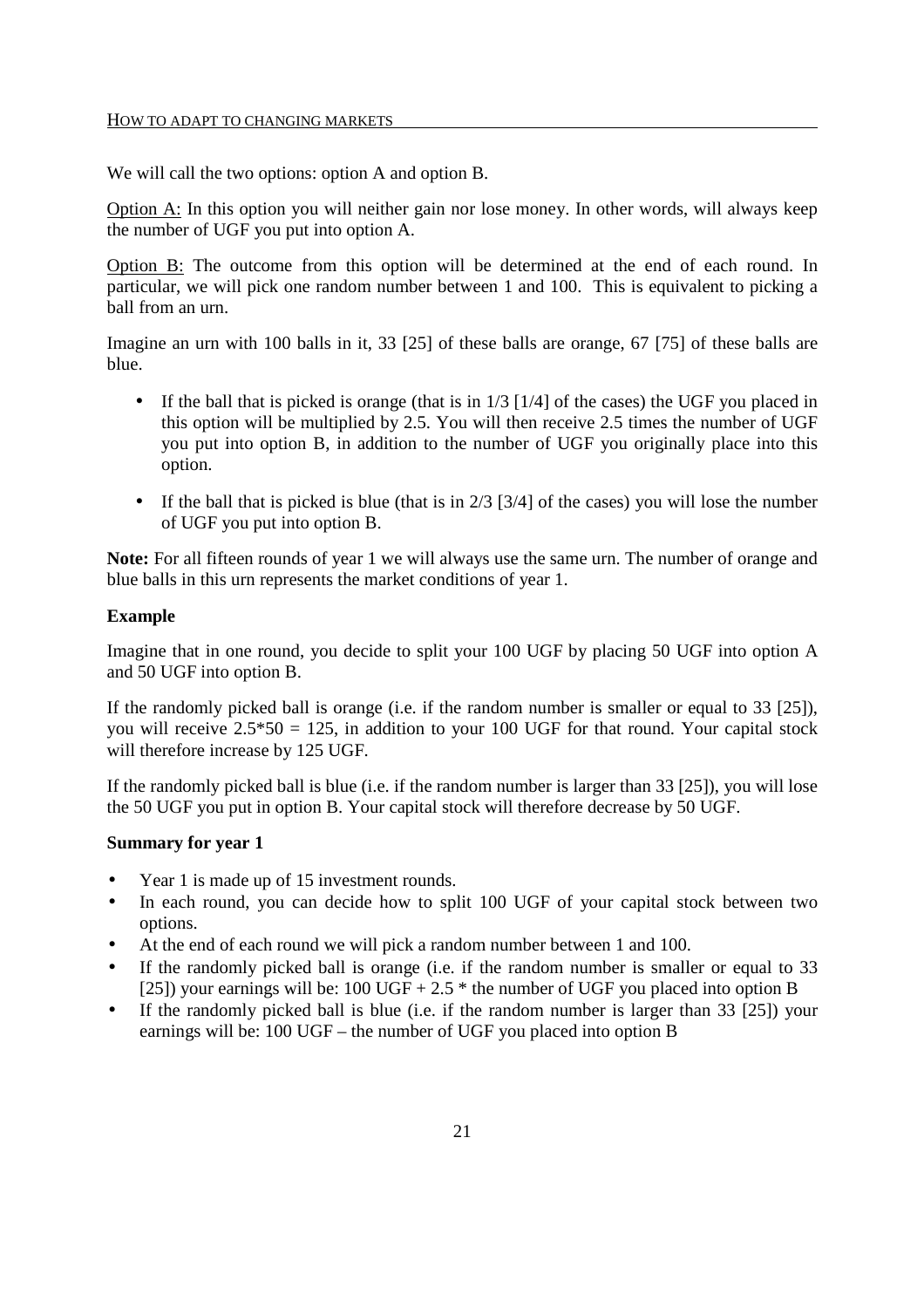#### HOW TO ADAPT TO CHANGING MARKETS

#### **Appendix B: Recruitment letter for professionals**

Dear all,

Today I need your collaboration to help me with the research that is part of my master thesis in human resources, which I have been following by now for 18 months.

Do you know 'behavioral finance'? This is the study of investors' behavior in financial markets from a 'psychological' perspective or as stated by the American economist Richard Thaler, following an open minded approach.

Individual differences (personality, training ...) play an important role in everyday decisions and studies have shown that they are also important in financial investment decisions.

[...] I would like to investigate with an experimental study the importance of personality differences for financial decisions. To conduct this research your professional help will be indispensable. You just have to give me 2 and a half hour of your time […].

The study will be conducted in small groups: each of you will work individually and completely anonymous (not only will you be protected by our professional vow of silence but we will also sign an individual declaration with each of you promising complete confidentiality). It is neither an exam nor an evaluation and our bank will only be informed about the aggregate results from this study, thus this research will be fully anonymous.

I am sure that this study will interest you … and it will even hold some small and nice surprises.  $[...]$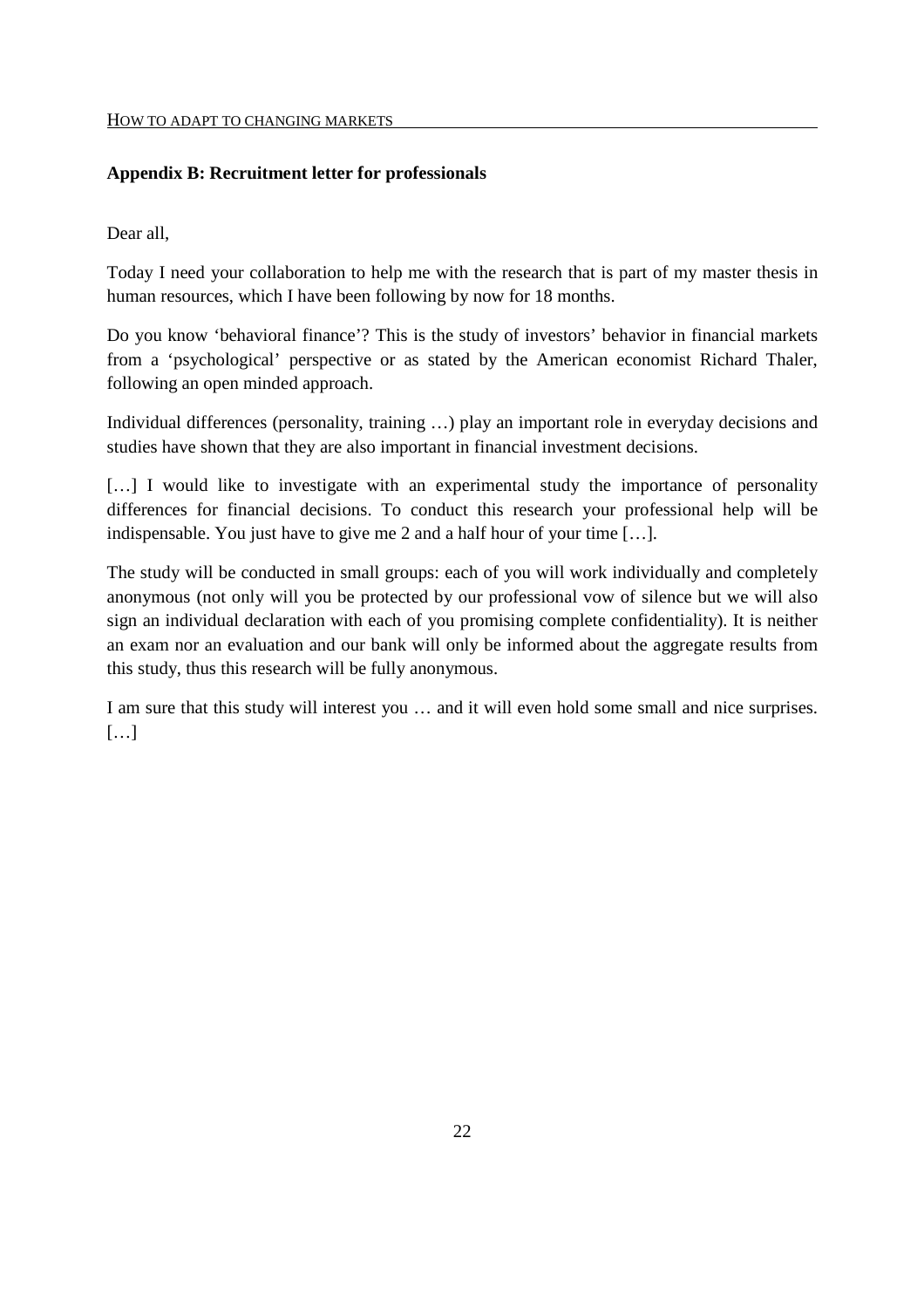#### **Appendix C: self reported investment strategies (translated from the French)**

|        |                |        |                 | finance professionals                                                                                                                                                                                                                                                                                                                                            |
|--------|----------------|--------|-----------------|------------------------------------------------------------------------------------------------------------------------------------------------------------------------------------------------------------------------------------------------------------------------------------------------------------------------------------------------------------------|
|        | invest by year |        | invest by prob. |                                                                                                                                                                                                                                                                                                                                                                  |
| 1      | 2              | good   | bad             | self reported strategy                                                                                                                                                                                                                                                                                                                                           |
| 0,00   | 0,00           | 0,00   | 0,00            | no gambles                                                                                                                                                                                                                                                                                                                                                       |
|        |                |        |                 | Calculate the expected gains and choose the option where it is higher (but, thinking                                                                                                                                                                                                                                                                             |
| 0,00   | 0,00           | 0,00   | 0,00            | about it, I fear to have miscalculated for the first part)                                                                                                                                                                                                                                                                                                       |
| 11,33  | 0,60           | 0,60   | 11,33           |                                                                                                                                                                                                                                                                                                                                                                  |
| 15,20  | 2,73           | 2,73   | 15,20           |                                                                                                                                                                                                                                                                                                                                                                  |
| 15,00  | 7,00           | 15,00  | 7,00            | conservation of capital                                                                                                                                                                                                                                                                                                                                          |
|        |                |        |                 | I started very prudent thus 2/3 option A and 1/3 option B, if during one parte the first<br>draws were blue balls I increased option B, if however the first draws were positive I<br>decreased the gamble in the latter and sometimes I put 100% in option A. Also note<br>that in the second year I increased a bit the bets due to the number of orange balls |
| 32,00  | 17,33          | 17,33  | 32,00           | with respect to blue balls.                                                                                                                                                                                                                                                                                                                                      |
| 20,00  | 20,00          | 20,00  | 20,00           | conservation of capital, by placing 80% on the 100% safe, and by taking risk with 20%.                                                                                                                                                                                                                                                                           |
| 20,67  | 2,00           | 20,67  | 2,00            | The probability of winning was very much to my disfavor, thus to win you should not<br>gamble.                                                                                                                                                                                                                                                                   |
| 26,67  | 20,67          | 20,67  | 26,67           |                                                                                                                                                                                                                                                                                                                                                                  |
| 25,33  | 18,80          | 25,33  | 18,80           | All depends on the profile, the characteristics of the person, the global assets etc.                                                                                                                                                                                                                                                                            |
| 31,67  | 26,00          | 26,00  | 31,67           | Do such that you take not too much risk concerning the investment and when the<br>markets become too volatile try to keep as much capital as possible.                                                                                                                                                                                                           |
| 25,33  | 30,00          | 30,00  | 25,33           | Distribution of risk, protection of capital and growth of portfolio.                                                                                                                                                                                                                                                                                             |
|        |                |        |                 | After multiple identical tries 50/50 or 67/33, I believed that there would necessarily                                                                                                                                                                                                                                                                           |
| 63,33  | 33,53          | 33,53  | 63,33           | be a winning ball. Sometimes luck made things well.                                                                                                                                                                                                                                                                                                              |
|        |                |        |                 | During the second year I tried to bet on each option as a function of its expected                                                                                                                                                                                                                                                                               |
| 80,00  | 34,00          | 34,00  | 80,00           | gains.                                                                                                                                                                                                                                                                                                                                                           |
| 53,33  | 35,60          | 35,60  | 53,33           |                                                                                                                                                                                                                                                                                                                                                                  |
| 48,33  | 48,33          | 48,33  | 48,33           |                                                                                                                                                                                                                                                                                                                                                                  |
| 43,33  | 48,67          | 48,67  | 43,33           | Conservation of capital                                                                                                                                                                                                                                                                                                                                          |
| 54,00  | 54,00          | 54,00  | 54,00           | Invest at the beginning an amount a bit higher or equal in option A. Then, in the case<br>of gain, reduce option B in the favor of option A, in case of a loss, increase option B<br>by reducing option A.                                                                                                                                                       |
| 54,67  | 77,33          | 54,67  | 77,33           |                                                                                                                                                                                                                                                                                                                                                                  |
| 55,33  | 34,67          | 55,33  | 34,67           | Intermediate amount of risk.                                                                                                                                                                                                                                                                                                                                     |
| 58,67  | 90,00          | 58,67  | 90,00           |                                                                                                                                                                                                                                                                                                                                                                  |
| 60,00  | 61,33          | 60,00  | 61,33           |                                                                                                                                                                                                                                                                                                                                                                  |
| 63,33  | 60,00          | 60,00  | 63,33           |                                                                                                                                                                                                                                                                                                                                                                  |
| 62,67  | 90,67          | 62,67  | 90,67           |                                                                                                                                                                                                                                                                                                                                                                  |
|        |                |        |                 | Year 1: start by a small amount invested and double that amount until I win. Year 2:                                                                                                                                                                                                                                                                             |
|        |                |        |                 | Worry of keeping the capital, less gambling, aiming better and less big, not to get<br>under amount initially invested in year 1. I never play more than what I have already                                                                                                                                                                                     |
| 74,67  | 12,00          | 74,67  | 12,00           | gained                                                                                                                                                                                                                                                                                                                                                           |
| 76,00  | 80,00          | 76,00  | 80,00           | I took a maximum of risk.                                                                                                                                                                                                                                                                                                                                        |
| 86,67  | 80,00          | 80,00  | 86,67           |                                                                                                                                                                                                                                                                                                                                                                  |
| 93,33  | 0,00           | 93,33  | 0,00            | A = $0 B=100$ in experiment 1; A=100 B=0 in experiment 2                                                                                                                                                                                                                                                                                                         |
|        |                |        |                 | The proposition was preferable in the long term, thus I bet all onto B. 2. The                                                                                                                                                                                                                                                                                   |
| 100,00 | 0,00           | 100,00 | 0,00            | proposition was on the long term unfavorable, thus I bet all on A.                                                                                                                                                                                                                                                                                               |
| 100,00 | 0,00           | 100,00 | 0,00            | 100% risk at the beginning then 0%, because probability changed from 33% to 25%.                                                                                                                                                                                                                                                                                 |
| 100,00 | 100,00         | 100,00 | 100,00          |                                                                                                                                                                                                                                                                                                                                                                  |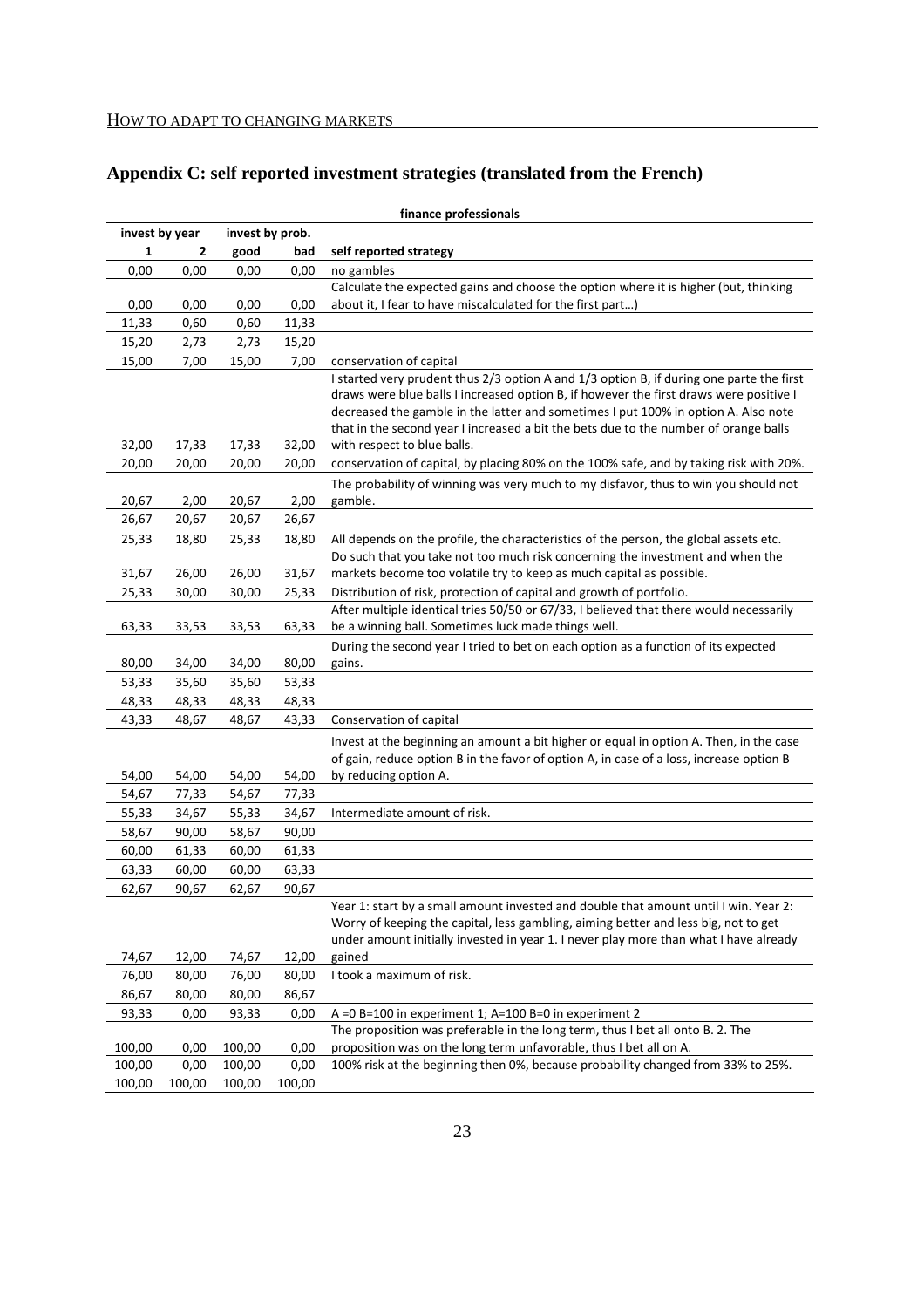#### HOW TO ADAPT TO CHANGING MARKETS

|                |                |                 |                | students                                                                                                                                                                                                                                                                                                                                                                  |
|----------------|----------------|-----------------|----------------|---------------------------------------------------------------------------------------------------------------------------------------------------------------------------------------------------------------------------------------------------------------------------------------------------------------------------------------------------------------------------|
| invest by year |                | invest by prob. |                |                                                                                                                                                                                                                                                                                                                                                                           |
| 1              | 2              | good            | bad            | self reported strategy                                                                                                                                                                                                                                                                                                                                                    |
| 0,00           | 0,00           | 0,00            | 0,00           | Not invest anything, thus no risk of losing money.                                                                                                                                                                                                                                                                                                                        |
| 0,00           | 0,00           | 0,00            | 0,00           |                                                                                                                                                                                                                                                                                                                                                                           |
| 0,00           | 0,00           | 0,00            | 0,00           |                                                                                                                                                                                                                                                                                                                                                                           |
| 0,00           | 3,33           | 3,33            | 0,00           | Not invest to keep my initial capital but I gave in to the temptation in one round                                                                                                                                                                                                                                                                                        |
| 36,33          | 5,20           | 5,20            | 36,33          |                                                                                                                                                                                                                                                                                                                                                                           |
| 11,33          | 5,87           | 5,87            | 11,33          |                                                                                                                                                                                                                                                                                                                                                                           |
| 15,00          | 9,33           | 9,33            | 15,00          |                                                                                                                                                                                                                                                                                                                                                                           |
| 10,67          | 10,00          | 10,67           | 10,00          | It is worth to invest always a bit (10%) in the 29 rounds, but to keep a cold head. If<br>you do not invest you also do not gain. You only keep your assets. If you invest all,<br>you risk to loose all. The importance is to play adequately even though you cannot<br>control all the parameters (here: in this test the programming of winning and losing<br>rounds). |
| 40,00          | 10,67          | 10,67           | 40,00          | I tried to choose the logic that seemed to derive from the first year.                                                                                                                                                                                                                                                                                                    |
| 11,33          | 11,33          | 11,33           | 11,33          |                                                                                                                                                                                                                                                                                                                                                                           |
| 40,33          | 12,33          | 12,33           | 40,33          | Not to lose my initial capital. Do better in year 2 than in year 1.                                                                                                                                                                                                                                                                                                       |
| 9,33           | 13,33          | 13,33           | 9,33           | Do not risk too much and do not go below a certain amount.                                                                                                                                                                                                                                                                                                                |
|                |                |                 |                | Sort of a hesitant luck sometimes I tried, but if I lost I did not invest during the                                                                                                                                                                                                                                                                                      |
| 14,47          | 17,33          | 17,33           | 14,47          | following round. Fear of losing too much                                                                                                                                                                                                                                                                                                                                  |
| 18,00          | 9,87           | 18,00           | 9,87           | The probabilities and the expectancies of gains for each round                                                                                                                                                                                                                                                                                                            |
| 24,33          | 14,33          | 24,33           | 14,33          | Not much risk taking but by putting a bit hope on gaining a little more!                                                                                                                                                                                                                                                                                                  |
| 29,67          | 25,33          | 25,33           | 29,67          | prudence                                                                                                                                                                                                                                                                                                                                                                  |
| 23,33          | 26,67          | 26,67           | 23,33          | Place more when the probabilities where advantageous. Place more if I just won<br>something, less when I just lost.                                                                                                                                                                                                                                                       |
| 29,33          | 25,33          | 29,33           | 25,33          |                                                                                                                                                                                                                                                                                                                                                                           |
| 33,53          | 13,67          | 33,53           | 13,67          |                                                                                                                                                                                                                                                                                                                                                                           |
| 45,47          | 35,67          | 35,67           | 45,47          | 1 out of 4 cases the victory is possible (on average) - Gamble a large amount (from<br>time to time) to try to win the most at the beginning and then once the victory was<br>obtained, just put 10 more or less since a gain is won.                                                                                                                                     |
| 36,33          | 21,99          | 36,33           | 21,99          | In year 2 I put more about 1 out of 4                                                                                                                                                                                                                                                                                                                                     |
| 86,67          | 36,67          | 36,67           | 86,67          |                                                                                                                                                                                                                                                                                                                                                                           |
| 21,67          | 38,33          | 38,33           | 21,67          | With respect to the number of the round. The 5 is my lucky number (normally) thus I<br>waited for round nr. 5. Besides at the end I put large amounts because any ways I had<br>lost a lot thus why not try to increase.                                                                                                                                                  |
| 34,20          | 38,87          | 38,87           | 34,20          | Calculate the probabilities and 6th sense.                                                                                                                                                                                                                                                                                                                                |
| 43,00          | 61,33          | 43,00           | 61,33          | Take the maximum amount of risk by limiting the losses.                                                                                                                                                                                                                                                                                                                   |
| 46,00          | 45,33          | 46,00           | 45,33          |                                                                                                                                                                                                                                                                                                                                                                           |
|                |                |                 |                | At the beginning I played all, then I tried to do half half, and finally I just wanted to                                                                                                                                                                                                                                                                                 |
| 50,00          | 26,67          | 50,00           | 26,67          | conserve my gains.                                                                                                                                                                                                                                                                                                                                                        |
| 50,00          | 60,00          | 50,00           | 60,00          | I tried different combinations                                                                                                                                                                                                                                                                                                                                            |
| 70,00          | 53,67          | 53,67           | 70,00          |                                                                                                                                                                                                                                                                                                                                                                           |
|                |                |                 |                | Count the number of times that I could win and the likely order in which the                                                                                                                                                                                                                                                                                              |
| 54,33          | 29,33          | 54,33           | 29,33          | computer could present the good/bad investments.                                                                                                                                                                                                                                                                                                                          |
|                |                |                 |                | Equalizing the losses encountered during one round by increasing the investment in<br>the following round.                                                                                                                                                                                                                                                                |
| 35,33<br>46,67 | 55,00<br>55,00 | 55,00           | 35,33<br>46,67 |                                                                                                                                                                                                                                                                                                                                                                           |
|                |                | 55,00           |                | From the second year on, taking the probabilities into account: if the probability is                                                                                                                                                                                                                                                                                     |
|                |                |                 |                | 1/3 and I invest 70 each round, after three rounds I lose 140 but I gain 175, thus gain                                                                                                                                                                                                                                                                                   |
| 54,40          | 56,00          | 56,00           | 54,40          | of 35. However the probability of 1/3 rarely came true.                                                                                                                                                                                                                                                                                                                   |
| 58,33          | 46,67          | 58,33           | 46,67          |                                                                                                                                                                                                                                                                                                                                                                           |